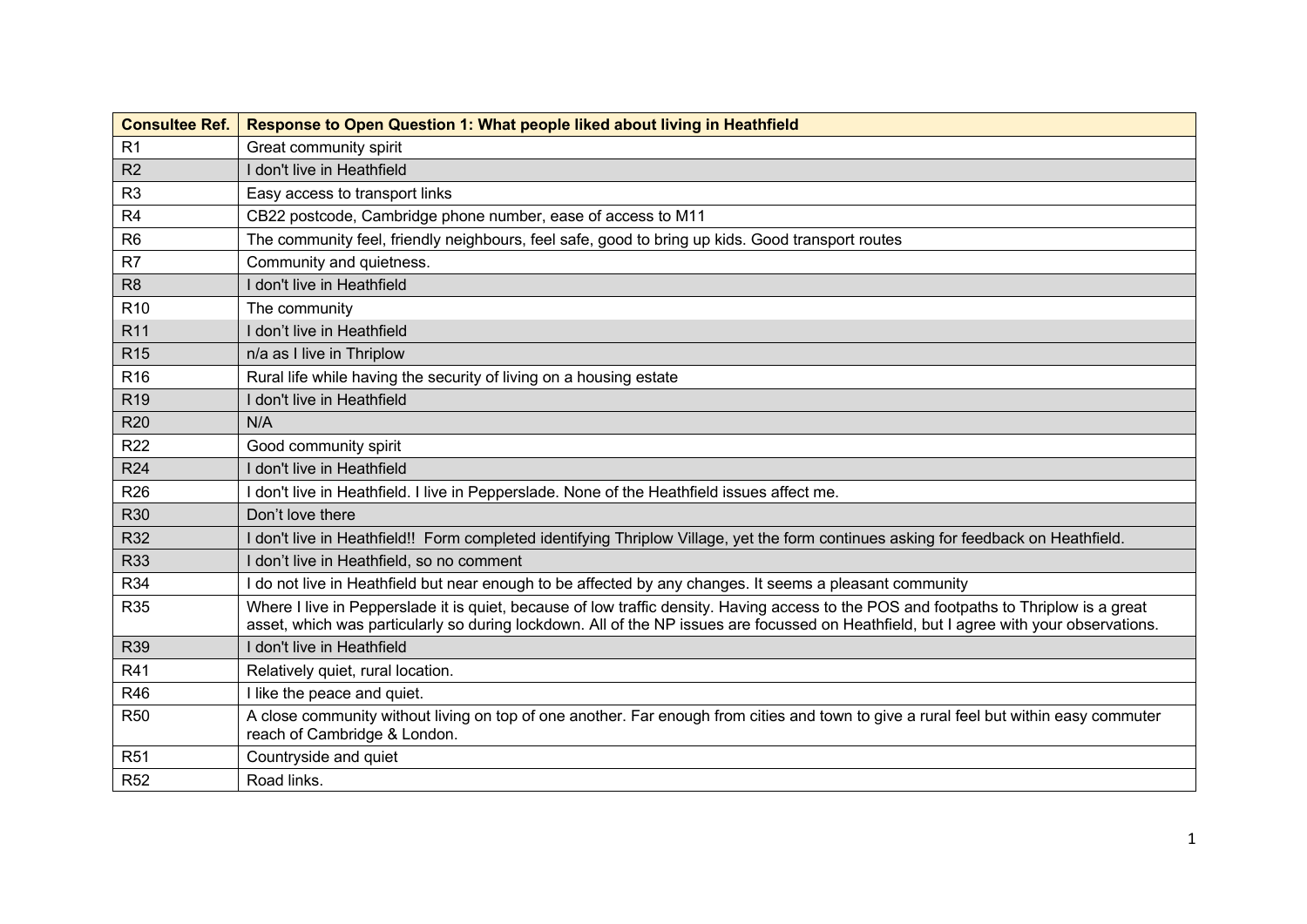| <b>R53</b>      | Open spaces to walk in. Nice quiet area.                                                                                                                                                                                                                                  |
|-----------------|---------------------------------------------------------------------------------------------------------------------------------------------------------------------------------------------------------------------------------------------------------------------------|
| <b>R54</b>      | Affordable 4-bedroom house                                                                                                                                                                                                                                                |
| <b>R55</b>      | The quietness, the access to fields for walking and abundance of dark sky.                                                                                                                                                                                                |
| <b>R56</b>      | The community feel, coupled with easy access to the countryside                                                                                                                                                                                                           |
| <b>R58</b>      | Smaller community, lack of lighting, open green spaces                                                                                                                                                                                                                    |
| <b>R59</b>      | Since of community. Could                                                                                                                                                                                                                                                 |
| <b>R60</b>      | Community spirit                                                                                                                                                                                                                                                          |
| R61             | The Community                                                                                                                                                                                                                                                             |
| R <sub>62</sub> | The location. There is good access by car to the north, south, east and west.                                                                                                                                                                                             |
| R63             | Community feel and great access to travel (M11, A505, A14, A1(M) and A10)                                                                                                                                                                                                 |
| <b>R64</b>      | Rural, remote, more affordable than other nearby villages                                                                                                                                                                                                                 |
| <b>R65</b>      | It backs onto good dog walking land.                                                                                                                                                                                                                                      |
| R66             | The People. Close to M11. Play spaces for children. Country walks.                                                                                                                                                                                                        |
| <b>R67</b>      | Being in the countryside but close enough to main amenities I need and use. Smallness of a village rather than a large town. Less noise,<br>less people, less trouble. This is why I don't want more being built around as it will not feel like the countryside anymore. |
| <b>R68</b>      | Not much traffic, no lorries                                                                                                                                                                                                                                              |
| <b>R70</b>      | The beautiful countryside                                                                                                                                                                                                                                                 |
| R71             | N/A                                                                                                                                                                                                                                                                       |
| R72             | The parks/open spaces/walks and it's a generally nice area to bring children up in with a nice community feel.                                                                                                                                                            |
| <b>R73</b>      | we live in Thriplow village, but walk through Heathfield                                                                                                                                                                                                                  |
| <b>R76</b>      | Great community but poor provision of amenities                                                                                                                                                                                                                           |
| <b>R78</b>      | I don't live there                                                                                                                                                                                                                                                        |
| R79             | I don't                                                                                                                                                                                                                                                                   |
| R81             | Friendly                                                                                                                                                                                                                                                                  |
| R82             | A very friendly community, feeling of safety, lots of open spaces.                                                                                                                                                                                                        |
| R83             | It's peaceful                                                                                                                                                                                                                                                             |
| R84             | Quiet, seeing the aeroplanes, good neighbours.                                                                                                                                                                                                                            |
| R86             | Easy access to the M11, pleasant rural walks                                                                                                                                                                                                                              |
| <b>R88</b>      | Country walks. low prices compared to other areas.                                                                                                                                                                                                                        |
| R89             | The quiet neighbourhood and easy access to walks across the fields.                                                                                                                                                                                                       |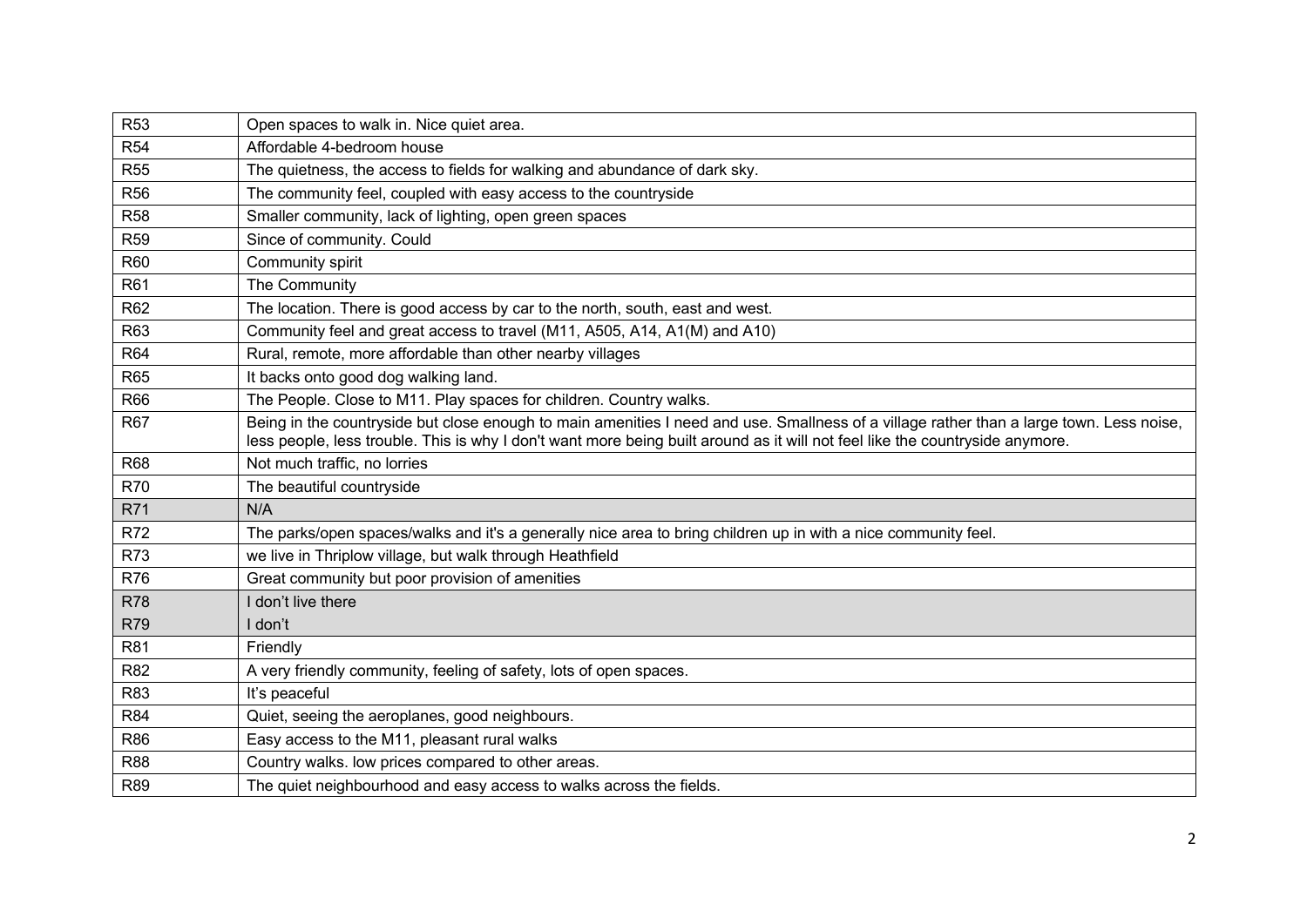| <b>R90</b>       | It is very safe area and I like it so much.                                                                                                                                                                               |
|------------------|---------------------------------------------------------------------------------------------------------------------------------------------------------------------------------------------------------------------------|
| R92              | The open spaces and walks through the fields, the access to local road networks (A505, M11, A11), the proximity to beautiful Thriplow,<br>proximity to the IWM                                                            |
| <b>R95</b>       | The open space that opens out to the fields                                                                                                                                                                               |
| <b>R96</b>       | I like being so close to the countryside, the peacefulness, low crime rate, and friendly neighbours. I moved here because I wanted to be<br>away from crowds of people. I do not want any more houses built in this area. |
| <b>R97</b>       | I don't live in Heathfield but know it well and agree with the issues stated                                                                                                                                              |
| <b>R99</b>       | Quiet and friendly community                                                                                                                                                                                              |
| R <sub>100</sub> | Easy access to motorway                                                                                                                                                                                                   |
| R <sub>101</sub> | Quiet community                                                                                                                                                                                                           |
| R <sub>102</sub> | The fields and surrounding area nearby for walking                                                                                                                                                                        |
| R <sub>103</sub> | We live in Pepperslade and like the open space, outdoor gym, play area and walks along the bridle path.                                                                                                                   |
| R <sub>105</sub> | The green areas, quiet, lovely walks                                                                                                                                                                                      |
| R <sub>106</sub> | Peace and quiet, green areas.                                                                                                                                                                                             |
| R <sub>108</sub> | l don't live in Heathfield.                                                                                                                                                                                               |
| R <sub>111</sub> | I don't live in Heathfield                                                                                                                                                                                                |
| R <sub>112</sub> | We don't live in Heathfield                                                                                                                                                                                               |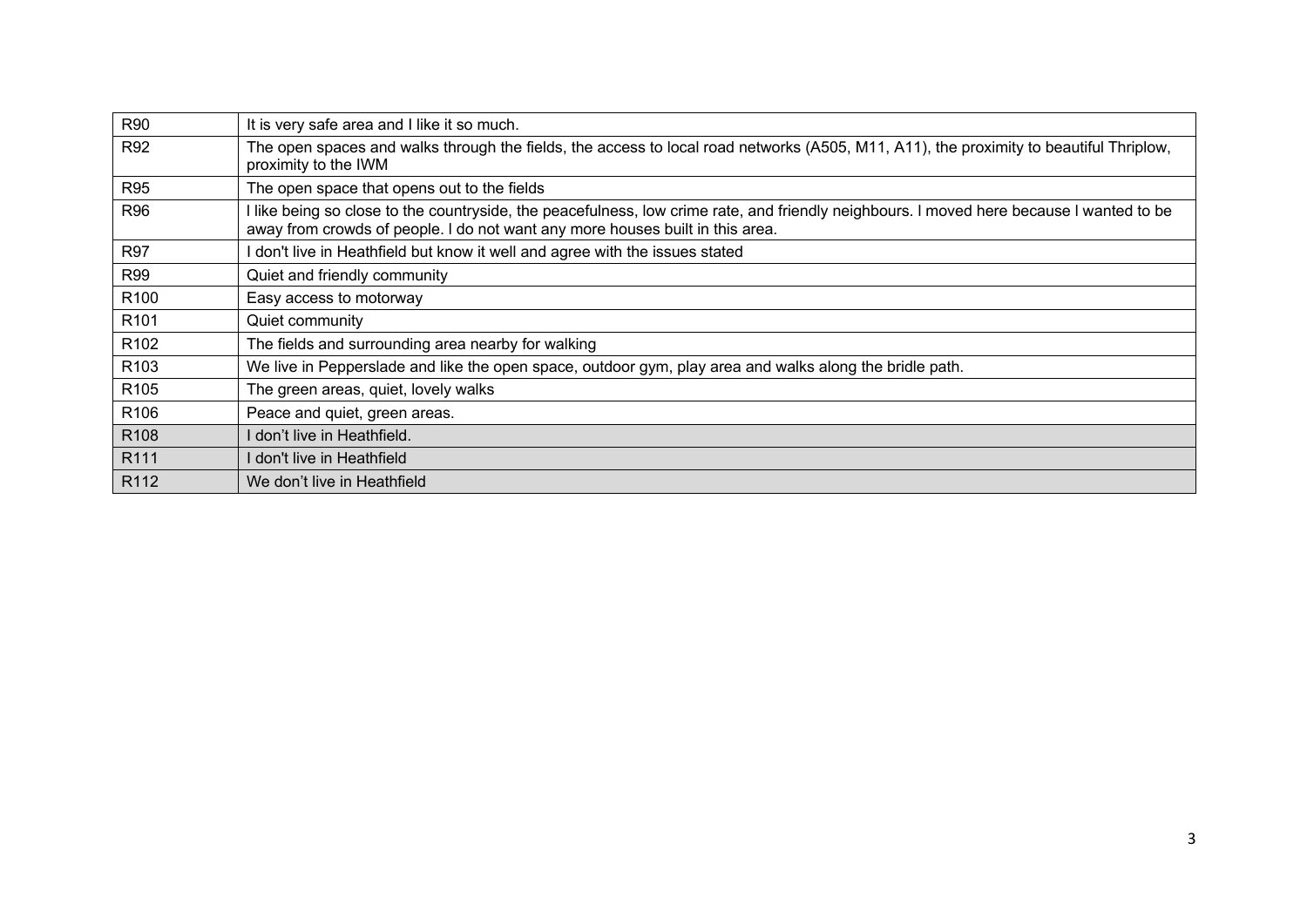| <b>Consultee</b><br>Ref. | Response to Open Question 2: Issues in Heathfield (if 'other' selected)                                                                                                                                                                                                                                                                                                                                                                                                                                                                                                                                                                                                                           |
|--------------------------|---------------------------------------------------------------------------------------------------------------------------------------------------------------------------------------------------------------------------------------------------------------------------------------------------------------------------------------------------------------------------------------------------------------------------------------------------------------------------------------------------------------------------------------------------------------------------------------------------------------------------------------------------------------------------------------------------|
| R <sub>1</sub>           | Adopting street lights, roads need regular sweeping                                                                                                                                                                                                                                                                                                                                                                                                                                                                                                                                                                                                                                               |
| R <sub>7</sub>           | No community Amenities. The garage was out only source locally for bread and milk etc. The current BP garage is over priced and short shelf life. No<br>community hall etc without having to travel to Thriplow or Duxford                                                                                                                                                                                                                                                                                                                                                                                                                                                                        |
| R <sub>17</sub>          | The footpaths beside the A505 are very often severely overgrown and almost impassable.                                                                                                                                                                                                                                                                                                                                                                                                                                                                                                                                                                                                            |
| <b>R35</b>               | A505 junction with Pepperslade needs significant traffic calming upgrade, similar to that used at Flint Cross.                                                                                                                                                                                                                                                                                                                                                                                                                                                                                                                                                                                    |
| R <sub>61</sub>          | Speed of cars driving around the estate                                                                                                                                                                                                                                                                                                                                                                                                                                                                                                                                                                                                                                                           |
| R66                      | I have two issues with Heathfield, First is its identity, people never know that Heathfield is a village in its own right (even if it is a infill village like<br>babraham) Some think we are Duxford and thats just not true! Second is the door numbers on the private estate. no one can ever find some of the<br>houses. for example Woburn Place 1-18 then whitehall gardens 19 - 45 then back to woburn place 46 - 50. 50 woburn place is close to 50 kingsway. it<br>sends delivery drivers nuts. to                                                                                                                                                                                       |
| <b>R68</b>               | No pub                                                                                                                                                                                                                                                                                                                                                                                                                                                                                                                                                                                                                                                                                            |
| <b>R80</b>               | Suggested emergency vehicle route Pepperslade to Heathfield is private land                                                                                                                                                                                                                                                                                                                                                                                                                                                                                                                                                                                                                       |
| <b>R85</b>               | I have no strong opinion, All of the issues above appear to be centred around Heathfield private estate, which does represent the needs or requirements<br>for the residents in Ringstone, Hurddlesway or Pepperslade, it would appear only one voice is being heard. Every point on the list above is a Heathfield<br>private estate issue, the homes there where purchased at a reduced value to represent this, the limited emergency vehicle access is clearly just for<br>residents to have an additional access point and not required, all other estate have a single access point which is not an issue, this is just for Heathfield<br>private estate to try and have the roads adopted. |
| R86                      | The lack of amenities is an issue!                                                                                                                                                                                                                                                                                                                                                                                                                                                                                                                                                                                                                                                                |
| <b>R89</b>               | Lack of respect for sticking to speed limits /consideration of others on the road is already a problem.                                                                                                                                                                                                                                                                                                                                                                                                                                                                                                                                                                                           |
| R <sub>106</sub>         | No further community amenities are necessary. There is no space to fit this in. We are an infill village and should make use of the amenities in                                                                                                                                                                                                                                                                                                                                                                                                                                                                                                                                                  |
| R119                     | Limited road widths throughout - only in original base roads                                                                                                                                                                                                                                                                                                                                                                                                                                                                                                                                                                                                                                      |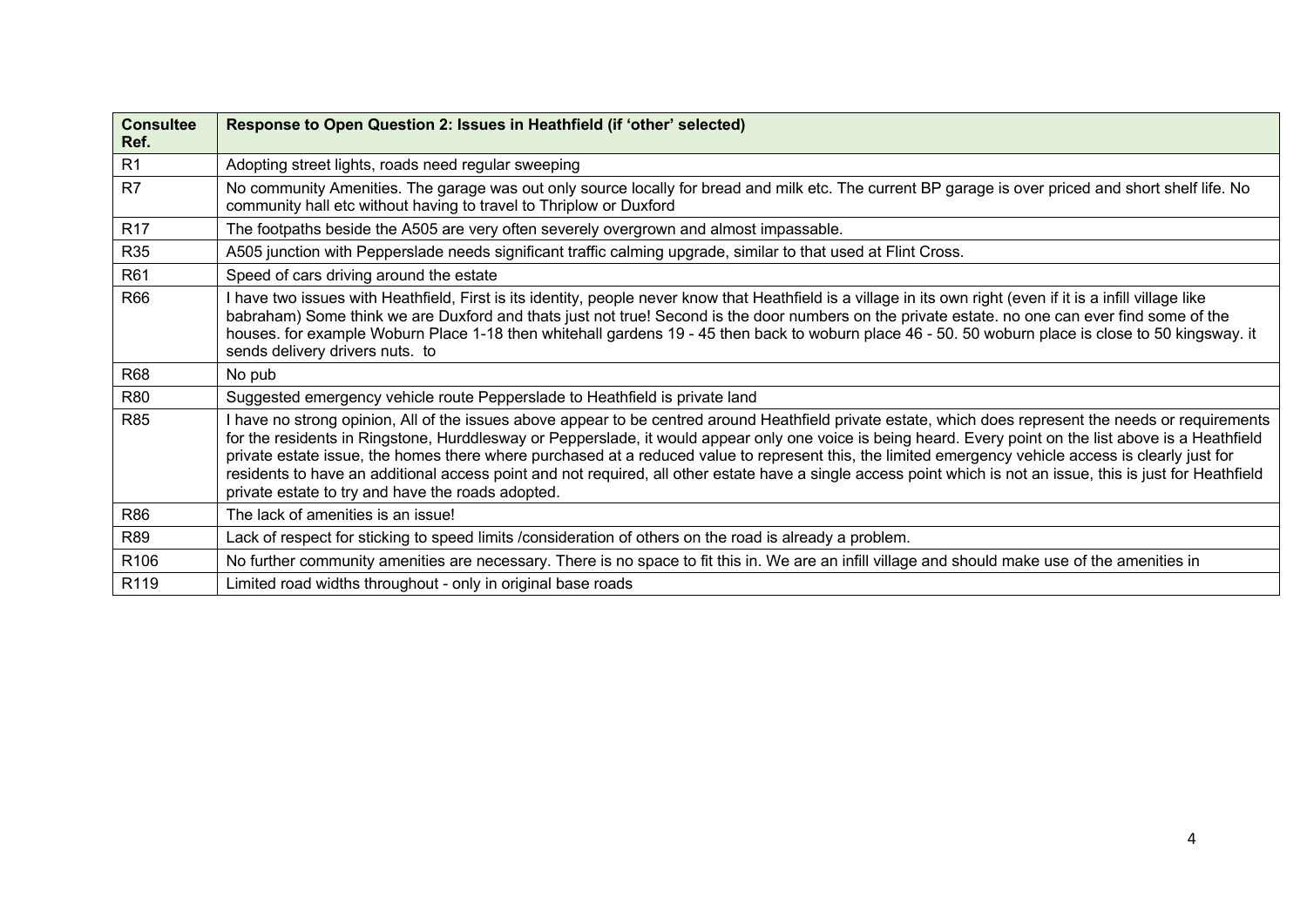| <b>Consultee Ref.</b> | <b>Response to Open Question 3: Heathfield 3 Improvements</b>                                                                                                                                                                                                                                                                                                                                                                                                                                                                                                                                                                                                                                                                                                            |
|-----------------------|--------------------------------------------------------------------------------------------------------------------------------------------------------------------------------------------------------------------------------------------------------------------------------------------------------------------------------------------------------------------------------------------------------------------------------------------------------------------------------------------------------------------------------------------------------------------------------------------------------------------------------------------------------------------------------------------------------------------------------------------------------------------------|
| R <sub>1</sub>        | Adopting road systems, trees/paths kept tidy, street lights being adopted, parking made clearer with vans/cars not being used are<br>moved, beautifying the estate, with local amenities                                                                                                                                                                                                                                                                                                                                                                                                                                                                                                                                                                                 |
| R <sub>2</sub>        | I don't live in Heathfield                                                                                                                                                                                                                                                                                                                                                                                                                                                                                                                                                                                                                                                                                                                                               |
| R <sub>3</sub>        | Parking, road and verge maintenance                                                                                                                                                                                                                                                                                                                                                                                                                                                                                                                                                                                                                                                                                                                                      |
| R <sub>4</sub>        | Maintain the A505 frontage, no more commercial expansion, more access roads that are interconnected                                                                                                                                                                                                                                                                                                                                                                                                                                                                                                                                                                                                                                                                      |
| R <sub>6</sub>        | Community amenities                                                                                                                                                                                                                                                                                                                                                                                                                                                                                                                                                                                                                                                                                                                                                      |
| R <sub>7</sub>        | I feel all of them are very important. It's been such a long time since Heathfield has had any attention. The HRA are doing a brilliant job<br>now with making improvements, but years of neglect has taken its toll. I feel any improvements will be a start.                                                                                                                                                                                                                                                                                                                                                                                                                                                                                                           |
| R <sub>9</sub>        | lack of community amenities                                                                                                                                                                                                                                                                                                                                                                                                                                                                                                                                                                                                                                                                                                                                              |
| R <sub>10</sub>       | More parking spaces. Access in and out of the area. Lack of community amenities.                                                                                                                                                                                                                                                                                                                                                                                                                                                                                                                                                                                                                                                                                         |
| R <sub>11</sub>       | They are not                                                                                                                                                                                                                                                                                                                                                                                                                                                                                                                                                                                                                                                                                                                                                             |
| R <sub>12</sub>       | N/A as I don't live in Heathfield                                                                                                                                                                                                                                                                                                                                                                                                                                                                                                                                                                                                                                                                                                                                        |
| R <sub>13</sub>       | 1. Car parking issues, 2. lack of amenities and 3. A505 noise                                                                                                                                                                                                                                                                                                                                                                                                                                                                                                                                                                                                                                                                                                            |
| R <sub>14</sub>       | On-street parking (particularly in Ringstone) particularly on corners - possible issues with emergency vehicle access.<br>Entrance is unattractive (made worse by recent development that removed a number of mature trees and replaced them with metal<br>industrial fencing)<br>Current high metal fencing and eventual hedging will cause visibility issues at mini roundabout - suggest removing high fencing and<br>replacing with low level barriers as provided at the front of forecourt.<br>Implement one way system around Ringstone loop as road is too narrow for two way operation and on-street parking.<br>Reinstate parking on the edge of the playing field using suitable materials (bricks and reinforced grass) to reduce the pressure on<br>parking |
| R <sub>15</sub>       | n/a                                                                                                                                                                                                                                                                                                                                                                                                                                                                                                                                                                                                                                                                                                                                                                      |
| R <sub>16</sub>       | Maintenance of verges and pavements along the A505. Residential parking - clogs up the roads especially on Hurdles Way. More local<br>amenities - a single petrol station isn't enough within walking distance to help make the population sustainable long term                                                                                                                                                                                                                                                                                                                                                                                                                                                                                                         |
| R <sub>17</sub>       | Footpath clearing and hedge cutting                                                                                                                                                                                                                                                                                                                                                                                                                                                                                                                                                                                                                                                                                                                                      |
| R <sub>19</sub>       | I don't live in Heathfield                                                                                                                                                                                                                                                                                                                                                                                                                                                                                                                                                                                                                                                                                                                                               |
| R <sub>22</sub>       | Amenities, parking, look of main entrance                                                                                                                                                                                                                                                                                                                                                                                                                                                                                                                                                                                                                                                                                                                                |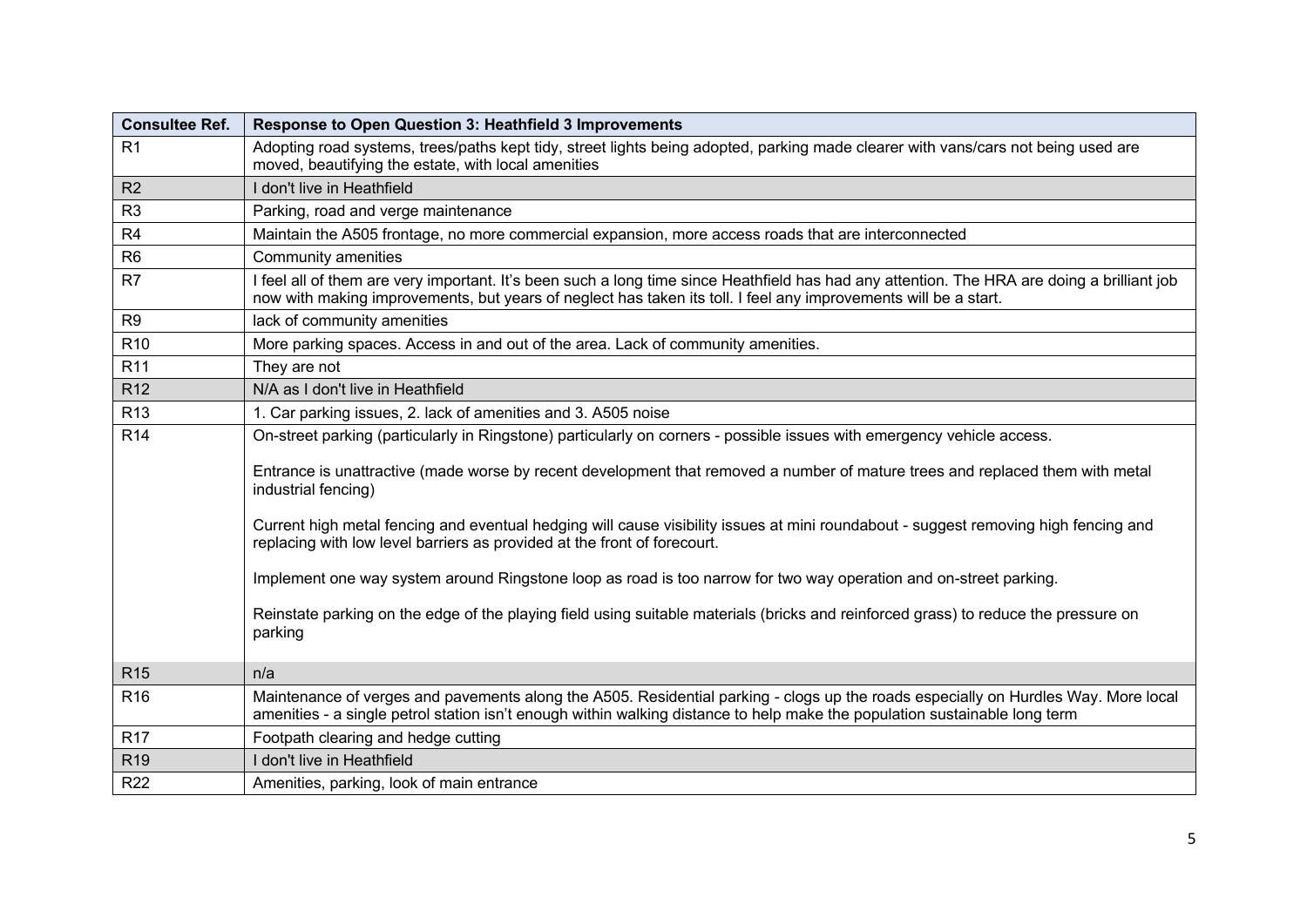| <b>R23</b>      | A505                                                                                                                                                                                                                                                                                                                                                                                                                                              |
|-----------------|---------------------------------------------------------------------------------------------------------------------------------------------------------------------------------------------------------------------------------------------------------------------------------------------------------------------------------------------------------------------------------------------------------------------------------------------------|
| <b>R25</b>      | Addition of community facilities like a shop or a community centre                                                                                                                                                                                                                                                                                                                                                                                |
| R <sub>26</sub> | None. My concern is the green space behind Pepperslade and protecting it from further development. The play equipment was put in<br>against objections from Pepperslade residents and was pushed through by Heathfield residents. It does not get used and is an eyesore.<br>What is to stop the space from being developed further now? Please do not treat Pepperslade as part of Heathfield. The needs of the<br>residents are VERY different. |
| <b>R28</b>      | Main entrance; lack of community amenities; management of open space                                                                                                                                                                                                                                                                                                                                                                              |
| <b>R29</b>      | Not applicable, not resident in Heathfield but lack of amenities and management of open spaces is clearly problematic                                                                                                                                                                                                                                                                                                                             |
| R31             | limited emergency vehicle access, unadopted road systems, lack of community amenities                                                                                                                                                                                                                                                                                                                                                             |
| <b>R32</b>      | None, see above                                                                                                                                                                                                                                                                                                                                                                                                                                   |
| <b>R34</b>      | Lack of community amenities, unattractive main entrance to Heathfield, A505 pollution                                                                                                                                                                                                                                                                                                                                                             |
| <b>R35</b>      | I think all have an equal weighting.                                                                                                                                                                                                                                                                                                                                                                                                              |
| <b>R37</b>      | Repurpose old Iceni factory to open space/residential to enhance the site for all                                                                                                                                                                                                                                                                                                                                                                 |
| <b>R39</b>      | I don't live in Heathfield                                                                                                                                                                                                                                                                                                                                                                                                                        |
| <b>R40</b>      | Parking issues due to high density of homes. Limited emergency access. Lack of community amenities                                                                                                                                                                                                                                                                                                                                                |
| R41             | More benches on open space, less dog fouling, speed bumps required.                                                                                                                                                                                                                                                                                                                                                                               |
| <b>R45</b>      | Main entrance image, A505 and lack of community amenities                                                                                                                                                                                                                                                                                                                                                                                         |
| R46             | Limited emergency vehicle access                                                                                                                                                                                                                                                                                                                                                                                                                  |
| <b>R47</b>      | Maintenance along verges and pathways - a resident's group could consider options like rewilding, mini-allotments, meadow flower strip<br>planting, growing climbers up steel fencing and so on.<br>Lack of community amenities - a hall would be useful.<br>A505 noise and pollution - though this will be mitigated by the introduction of all electric vehicles.                                                                               |
| <b>R48</b>      | None, see above                                                                                                                                                                                                                                                                                                                                                                                                                                   |
| <b>R49</b>      | Lack of community amenities, Limited emergency vehicle access, car parking issues                                                                                                                                                                                                                                                                                                                                                                 |
| <b>R50</b>      | Emergency vehicle access, car parking issues caused by high density developments, lack of community amenities                                                                                                                                                                                                                                                                                                                                     |
| R <sub>51</sub> | Commercial units, emergency vehicle access, lack of upkeep on A505 and verges                                                                                                                                                                                                                                                                                                                                                                     |
| <b>R52</b>      | Improve main entrance                                                                                                                                                                                                                                                                                                                                                                                                                             |
| <b>R53</b>      | A local shop would be nice. Verges on A505 always full of rubbish thrown from cars. A bin at the entrance to Pepperslade from the 505<br>I'm always picking up rubbish. A lot thrown from cars and people sitting there and throwing out rubbish from their cars. Kids coming<br>home from school chuck their rubbish too. Also, there is no maintenance done on the trees or foliage there.                                                      |
| <b>R54</b>      | Lack of community amenities. Main entrance image dominated by commercial industrial units. High density development has lead to car<br>parking issues throughout.                                                                                                                                                                                                                                                                                 |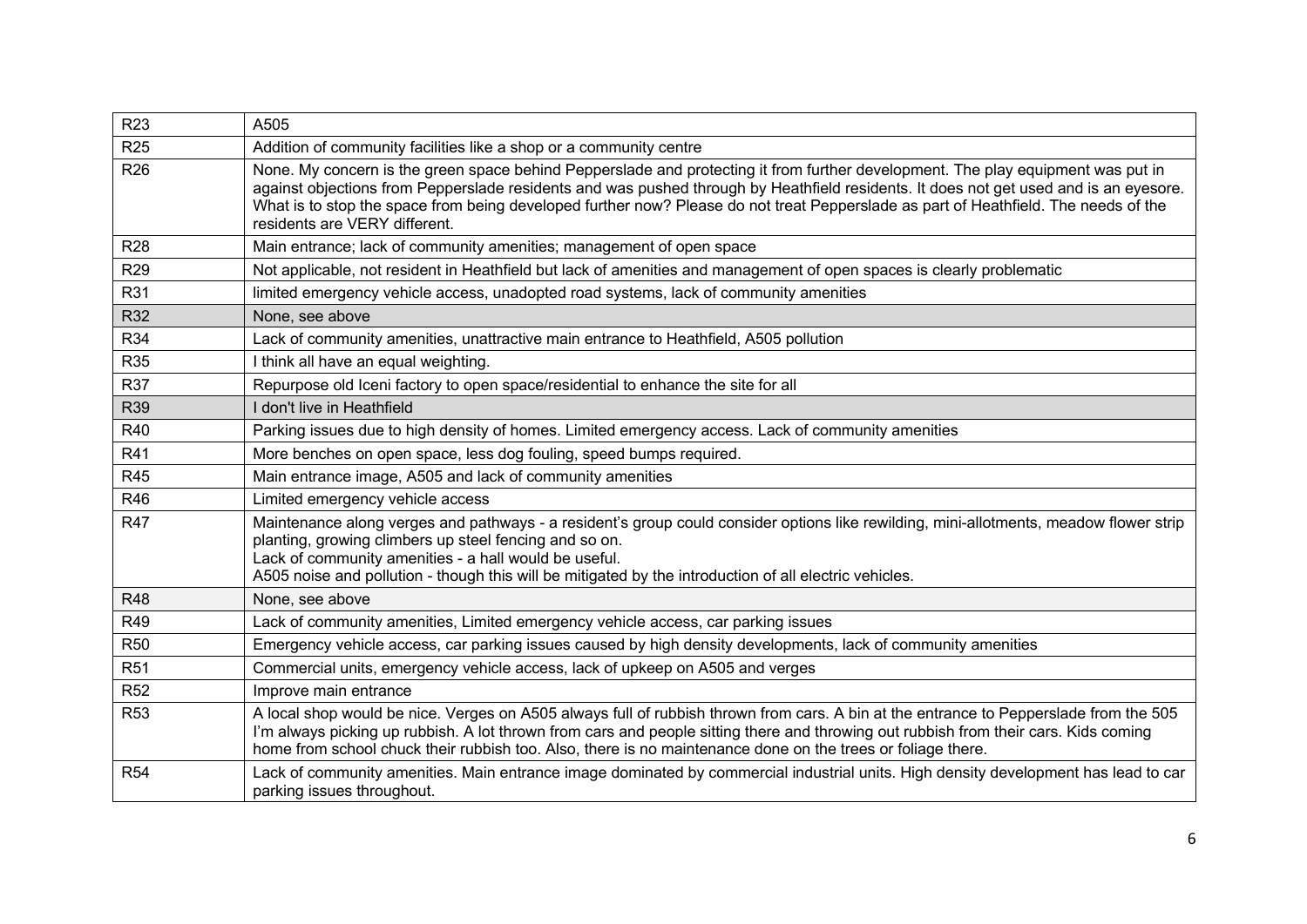| <b>R55</b> | The taking over of Heathfields House and EMG has produced a set of issues. The impact on the front of the estate appearance, the<br>closure of the only other access and exit point to the estate and more traffic through the estate which already is not suitable for large<br>vehicles. The estate is in need of adoption to address the upkeep of the roads particularly.                               |
|------------|-------------------------------------------------------------------------------------------------------------------------------------------------------------------------------------------------------------------------------------------------------------------------------------------------------------------------------------------------------------------------------------------------------------|
| <b>R56</b> | Unattractive main entrance, Car Parking issues, emergency vehicle access                                                                                                                                                                                                                                                                                                                                    |
| <b>R58</b> | Need another entrance to Heathfield ie for emergency services, parking with no space to walk safely, maintenance of a505 verges, etc                                                                                                                                                                                                                                                                        |
| <b>R59</b> | Car parking, safe footpaths and lighting. Maintaining access to green areas                                                                                                                                                                                                                                                                                                                                 |
| R60        | Lowering speed on estate, parking, local shop                                                                                                                                                                                                                                                                                                                                                               |
| R61        | The greenspace behind Hurdles Way/Ringstone                                                                                                                                                                                                                                                                                                                                                                 |
| R62        | (1) We need more parking for visitors. (2) I worry that there is now only one entrance and exit from the estate, which means emergency<br>vehicles could be blocked by lorries delivering fuel, vans delivering packages etc. (3) I worry that our factory neighbour will try to add<br>more unsuitable things (like the air conditioning units) and then attempt to get retrospective planning permission. |
| R63        | Main entrance looks like an industrial park not residential.<br>Emergency vehicles access.<br>Community amenities                                                                                                                                                                                                                                                                                           |
| <b>R64</b> | Improved car parking provision, additional amenities,                                                                                                                                                                                                                                                                                                                                                       |
| R65        | Main entrance, parking, emergency vehicle access, industrial units looking unsightly.                                                                                                                                                                                                                                                                                                                       |
| <b>R66</b> | Top priority is a village hub on the R.Smith site.<br>Everything else would be nice, but can live without.                                                                                                                                                                                                                                                                                                  |
| R67        | The industrial feel of the front of the estate. The removal of the extra access road next to Heathfield House, that was useful if the other<br>way got blocked. Parking spaces, road not big enough for people to park on roads, visitors find it difficult to park.                                                                                                                                        |
| <b>R68</b> | Local amenities, Only one entrance to the estate, Commercial noise due to new owners.                                                                                                                                                                                                                                                                                                                       |
| R70        | Parking!<br>Preserving the green spaces                                                                                                                                                                                                                                                                                                                                                                     |
| R72        | Only having one access in and out of Heathfield is a problem especially in an emergency, the lorries in and out of the industrial site are<br>a worry with children around and the appearance of the industrial site not only when you come in but also around the back of the<br>building. The huge Heathfield sign/map in the entrance looks awful in my opinion. It makes it look even more industrial.  |
| R74        | Community amenities - somewhere to meet. Adoption of roads. Emergency vehicle access - having more than one route.                                                                                                                                                                                                                                                                                          |
| <b>R76</b> | 1. Improved community amenities<br>2. Adoption of road systems<br>3. Improved maintenance of A505 frontage and pathways.                                                                                                                                                                                                                                                                                    |
| <b>R78</b> | Amenities and how it looks                                                                                                                                                                                                                                                                                                                                                                                  |
| R79        | All of it                                                                                                                                                                                                                                                                                                                                                                                                   |
| R80        | Community amenities. speeding on Pepperslade                                                                                                                                                                                                                                                                                                                                                                |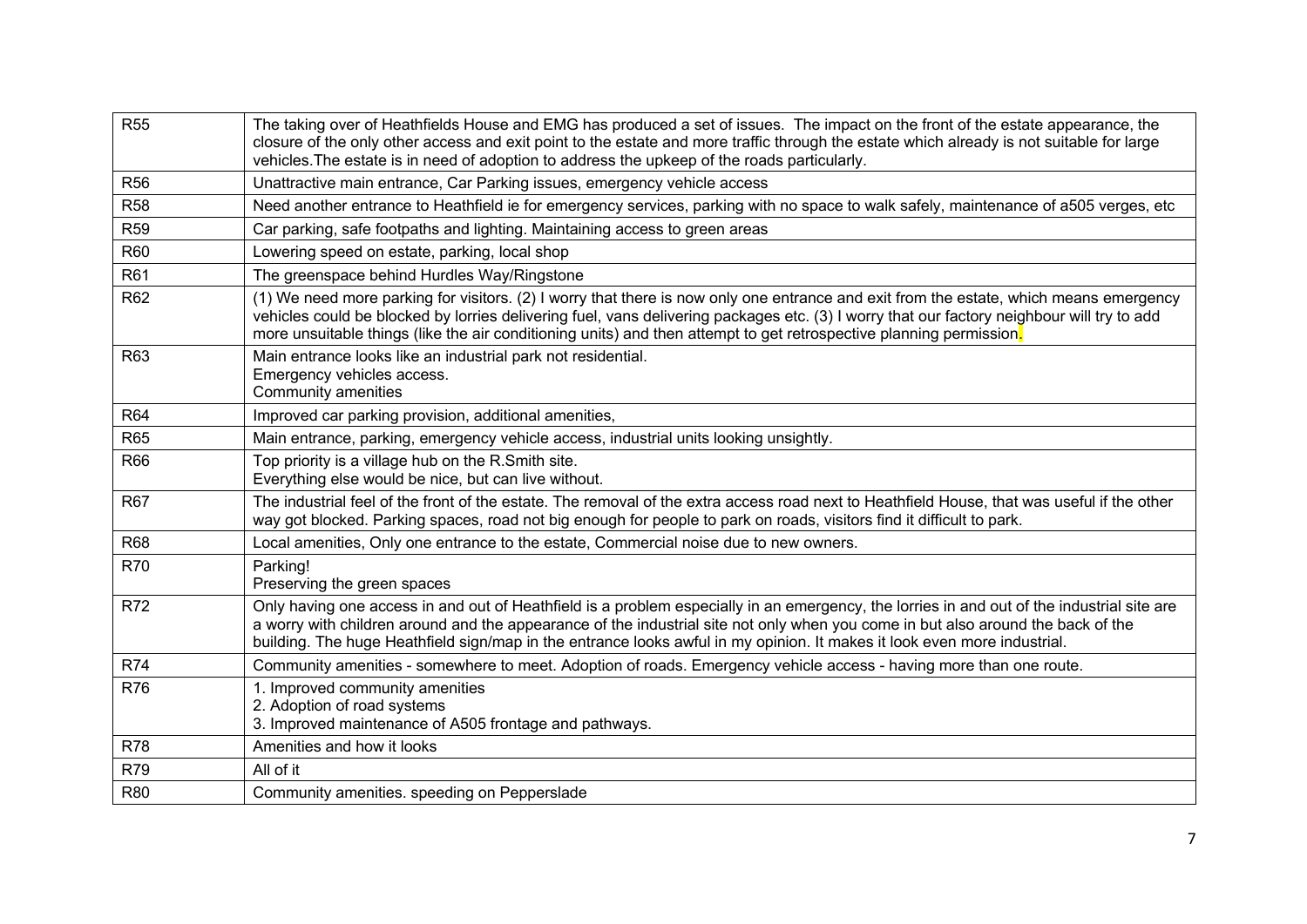| R81              | main entrance, amenities, open space                                                                                                                                                                                                                                                                                                                                             |
|------------------|----------------------------------------------------------------------------------------------------------------------------------------------------------------------------------------------------------------------------------------------------------------------------------------------------------------------------------------------------------------------------------|
| R82              | Lack of community amenities, Lack of maintenance along frontage, limited road widths.                                                                                                                                                                                                                                                                                            |
| R83              | Lack of amenities, main entrance appearance, limited emergency vehicle access                                                                                                                                                                                                                                                                                                    |
| R84              | Roads adopted, lack of amenities and main entrance dominated by commercial premises.                                                                                                                                                                                                                                                                                             |
| R85              | green open spaces                                                                                                                                                                                                                                                                                                                                                                |
| R86              | Development of a local park/pond to enhance biodiversity, Development of some sort of amenities (local shop), no more housing as<br>parking is already an issue!!                                                                                                                                                                                                                |
| <b>R87</b>       | Entrance uninviting, design and management of open spaces, parking                                                                                                                                                                                                                                                                                                               |
| R88              | Turning into Pepperslade from A505 is narrow,                                                                                                                                                                                                                                                                                                                                    |
| R89              | Local amenities would be good, better road layout within the estate, not too much more traffic as nowhere for it to go.                                                                                                                                                                                                                                                          |
| <b>R90</b>       | Limited emergency vehicle access                                                                                                                                                                                                                                                                                                                                                 |
| R92              | Improving the main entrance, improving access for emergency vehicles, reducing noise & pollution                                                                                                                                                                                                                                                                                 |
| R95              | None                                                                                                                                                                                                                                                                                                                                                                             |
| R96              | <b>Both</b>                                                                                                                                                                                                                                                                                                                                                                      |
| <b>R99</b>       | A shop, and pub should be a high priority                                                                                                                                                                                                                                                                                                                                        |
| R <sub>100</sub> | Road adoption                                                                                                                                                                                                                                                                                                                                                                    |
| R <sub>101</sub> | Emergency access is my only concern.                                                                                                                                                                                                                                                                                                                                             |
| R <sub>102</sub> | Amenities, parking, lack of cycle path or upkeep of existing paths                                                                                                                                                                                                                                                                                                               |
| R103             | 1. Removal of 'derelict' cars including the white van and the many BMWs that do not move.<br>2. Additional of amenities such as a local shop would be useful and also bring the community together. 3. Some of the properties in<br>Heathfields/Kingsway estates appear somewhat uncared for. Planting/landscape gardening of communal areas would improve its<br>overall image. |
| R <sub>105</sub> | more community amenities<br>Better road access<br>a505                                                                                                                                                                                                                                                                                                                           |
| R <sub>106</sub> | More car parking. No additional building and construction! We have enough amenities and people who want more can use the<br>amenities in Duxford and Thriplow. We are an infill village and most people moved here for peace and quiet.                                                                                                                                          |
| R108             | Unadopted Roads, parking issues, limited emergency vehicle access.                                                                                                                                                                                                                                                                                                               |
| R111             | 1, 2, 3 and 5                                                                                                                                                                                                                                                                                                                                                                    |
| R112             | No comment                                                                                                                                                                                                                                                                                                                                                                       |
| R113             | Lack of community amenities, A505 noise and pollution, car parking                                                                                                                                                                                                                                                                                                               |
| R114             | Community facilities, A505, parking                                                                                                                                                                                                                                                                                                                                              |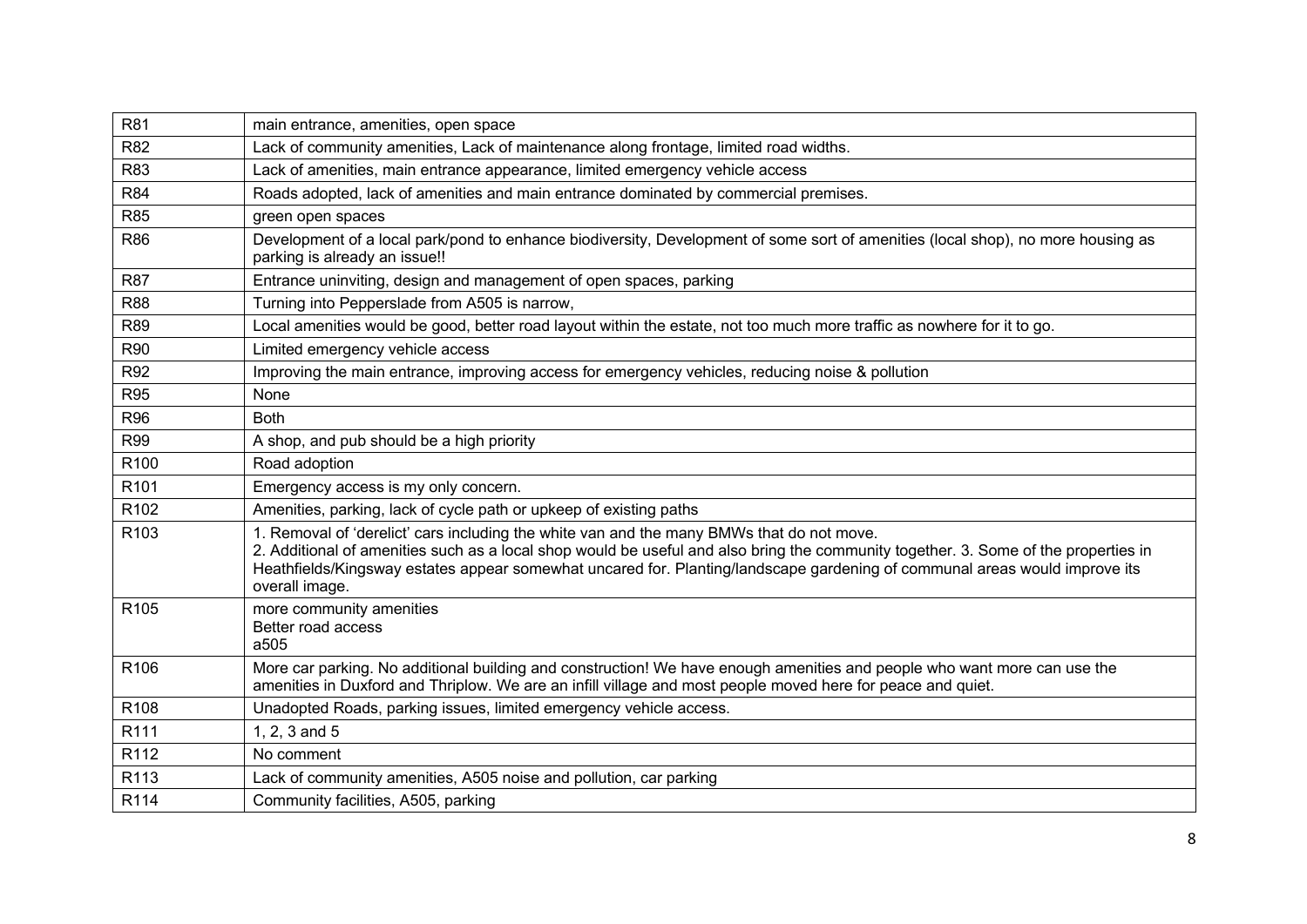| R119 | Possible development on Smith Farm field would have no access, except via the Heathfield Residence private roads, which they pay up |
|------|-------------------------------------------------------------------------------------------------------------------------------------|
|      | keep of.                                                                                                                            |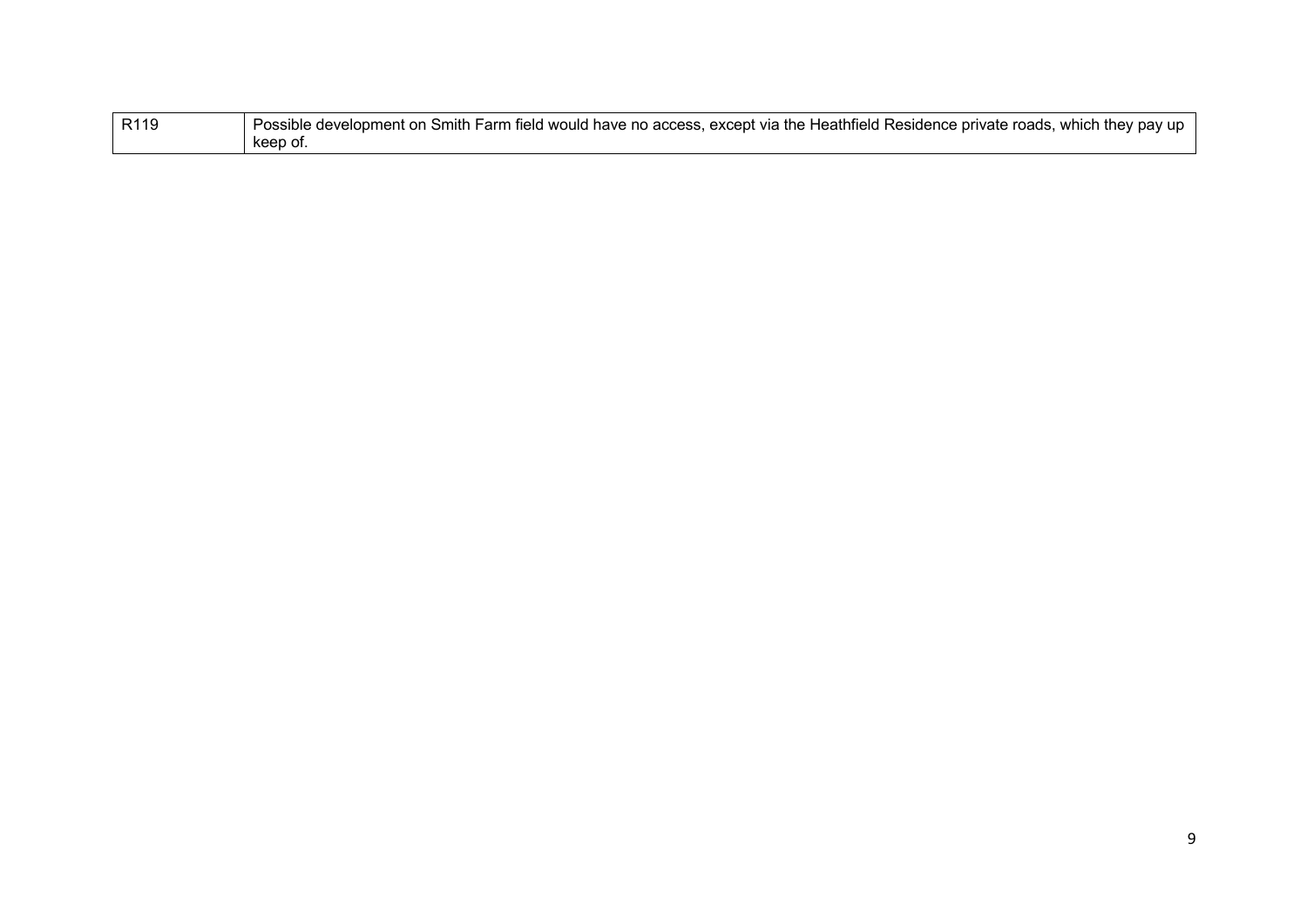| <b>Consultee Ref.</b> | <b>Response to Open Question 7: Grainstore site additional concerns</b>                                                                                                                                                                                                                                                                                                                          |
|-----------------------|--------------------------------------------------------------------------------------------------------------------------------------------------------------------------------------------------------------------------------------------------------------------------------------------------------------------------------------------------------------------------------------------------|
| R <sub>1</sub>        | Style of house be in keeping with existing                                                                                                                                                                                                                                                                                                                                                       |
| R <sub>3</sub>        | Village amenities are only small, so some extra support ie for shop and school would be welcome                                                                                                                                                                                                                                                                                                  |
| R <sub>4</sub>        | Grain store site can easily accommodate a much higher housing density, you only have to look at Ringstone down in Heathfield to see<br>how may houses you can build on the area. Thriplow is crying out for affordable housing to keep the village alive. restricting the grain<br>store site to only 24 units will not bring enough new young families into the village to keep it sustainable. |
| R <sub>5</sub>        | So glad that REVIVALS Garage will not be re sited!                                                                                                                                                                                                                                                                                                                                               |
| R <sub>6</sub>        | We currently rent on Heathfield and would love to buy a house nearby in the future, this development would be perfect for us.                                                                                                                                                                                                                                                                    |
| R7                    | I have lived in the parish 38 years and I'm concerned these won't get allocated to people who live and work in the area but can't afford<br>the so called "affordable housing" I'm concerned this will be the case here and that the only people who will be able to afford it won't<br>have been local                                                                                          |
| R <sub>8</sub>        | Firstly this is right by my house so the limited farming noise we get is nothing compared to the work required to build 24 new houses 7<br>days a week in the short to mid term.                                                                                                                                                                                                                 |
|                       | Secondly I don't see how the village has capacity for 24 new families. The local amenities are limited and small in size and has anyone<br>considered if the primary school has capacity for what could be double digits of additional children.                                                                                                                                                 |
|                       | I also do not believe this site was included in the greater Cambridge plan so can only surmise this is local land owners looking to profit<br>as opposed to a genuine need for more housing / affordable housing in the village in line with Government targets.                                                                                                                                 |
|                       | The village is not exactly the best placed in the area for local transport links so not sure I see the value of the houses from a commuter<br>point of view - especially those on lower incomes.                                                                                                                                                                                                 |
|                       | Potentially looking at anything from 24 to 50+ additional cars in the village creating more traffic noise.                                                                                                                                                                                                                                                                                       |
|                       | If the current farming facilities are truly no longer viable and cannot be upgraded on the current site then I would much prefer to see the<br>land re-wooded as a small local area of woodland for the local community or some other form of use that benefits the existing<br>community and / or environment.                                                                                  |
| R <sub>9</sub>        | I think it is excellent to include affordable housing in Thriplow                                                                                                                                                                                                                                                                                                                                |
| R <sub>10</sub>       | Traffic. Use of road will become harder then it already is. Garage will be affected.                                                                                                                                                                                                                                                                                                             |
| R <sub>11</sub>       | 20 houses maximum                                                                                                                                                                                                                                                                                                                                                                                |
| R <sub>12</sub>       | Access from Fowlmere Road, not Lodge Road is preferable to limit traffic down Farm Lane                                                                                                                                                                                                                                                                                                          |
| R <sub>15</sub>       | The idea that the building style should reflect a local character seems odd to me as the character of Thriplow is very mixed. I think the<br>emphasis needs to be more on ensuring that the new homes all include modern energy saving and generating technology.                                                                                                                                |
| R <sub>16</sub>       | I'm relatively new to the area and live in Healthfield hence I feel unable to comment on developments in this part of the parish                                                                                                                                                                                                                                                                 |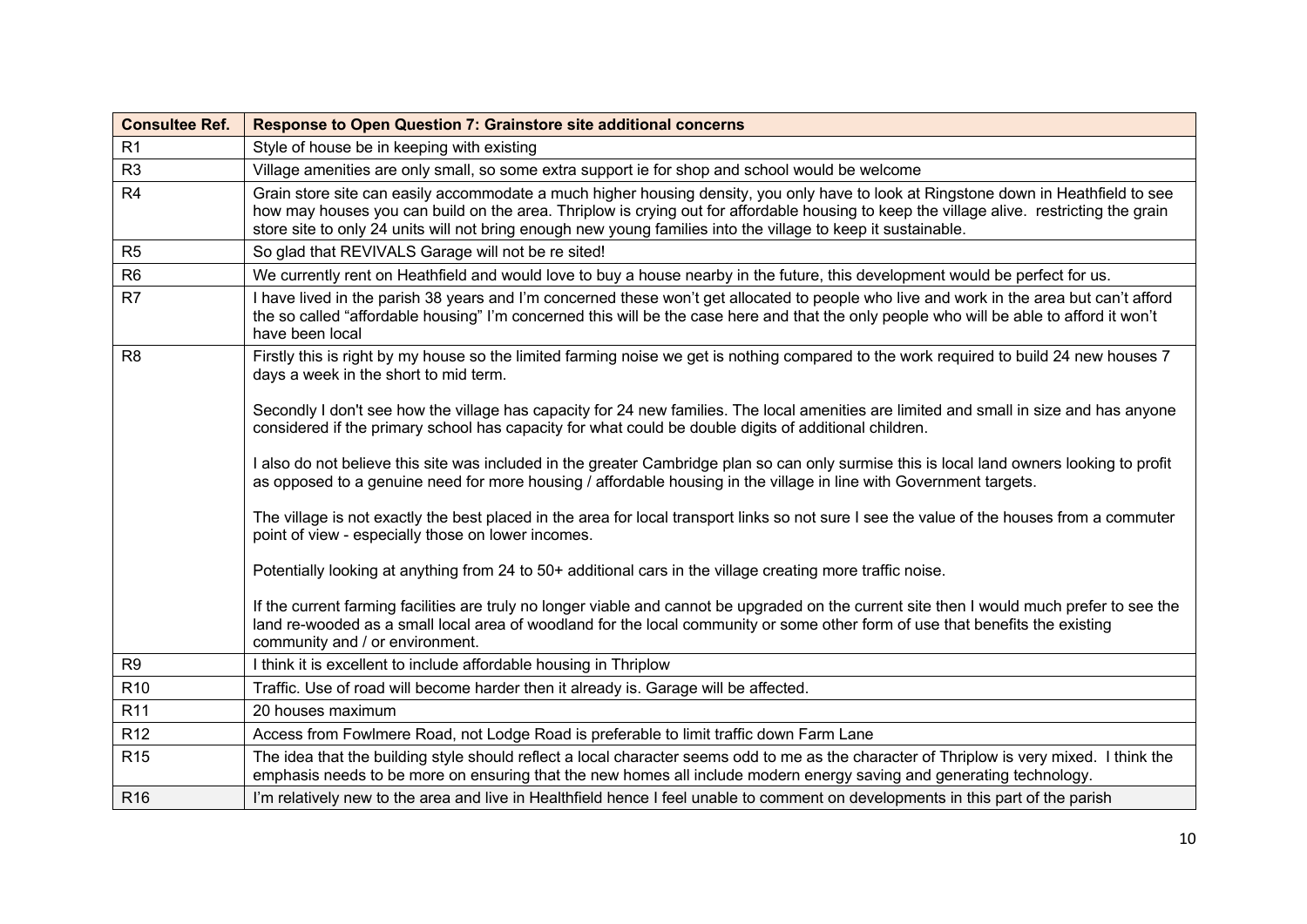| R <sub>19</sub> | Traffic isn't mentioned at all and this proposal will create more traffic on all village roads. This proposal needs to include some traffic<br>calming measures in Thriplow to include Middle Street, School Lane and Church Street at a bare minimum. Ideally calming plus a<br>20MPH speed limit.<br>Parking seems not to have been considered much in the planning given the number of houses and size of plot this will spill onto the |
|-----------------|--------------------------------------------------------------------------------------------------------------------------------------------------------------------------------------------------------------------------------------------------------------------------------------------------------------------------------------------------------------------------------------------------------------------------------------------|
|                 | roads around the development and potentially cause safety issues.                                                                                                                                                                                                                                                                                                                                                                          |
|                 | Drainage and water run off seems not to be considered at all in the plan.                                                                                                                                                                                                                                                                                                                                                                  |
|                 | Amenities aren't considered for Thriplow at allwe have one small shop and one small pub.                                                                                                                                                                                                                                                                                                                                                   |
| R <sub>23</sub> | 24 houses would be an overdevelopment on this site. 15 would be more appropriate 5 need to be for housing association rent. No<br>shared Ownership on this development                                                                                                                                                                                                                                                                     |
| R <sub>24</sub> | The roadway Lodge Road - Lower Street - Farm Lane is too narrow to allow any of the developments proposed, so that any<br>development on the lines suggested is entirely impractical. It follows that the proportions of commercial and 'affordable' housing stock<br>cannot be calculated, and the nature of materials, building height, &c, are all equally chimerical.                                                                  |
| R <sub>25</sub> | The development should come along with some infrastructure improvements such as sewerage and drainage improvements, provision<br>of footpaths, space for additional parking in the village. The site itself should come with at least 2 vehicular spaces (garaged/off-road<br>hard-standing) per household.                                                                                                                                |
| R <sub>28</sub> | Need for adequate parking space on premises rather than roads. Traffic management                                                                                                                                                                                                                                                                                                                                                          |
| R <sub>29</sub> | Village infrastructure e.g. roads, drainage, school must be upgraded to ensure no detriment to rest of village                                                                                                                                                                                                                                                                                                                             |
| R31             | More affordable houses are essential in Thriplow. With the number of houses being extended resulting in higher prices if put up for sale,<br>low-income families can no longer afford to move to Thriplow. This destroys the social character of the village.                                                                                                                                                                              |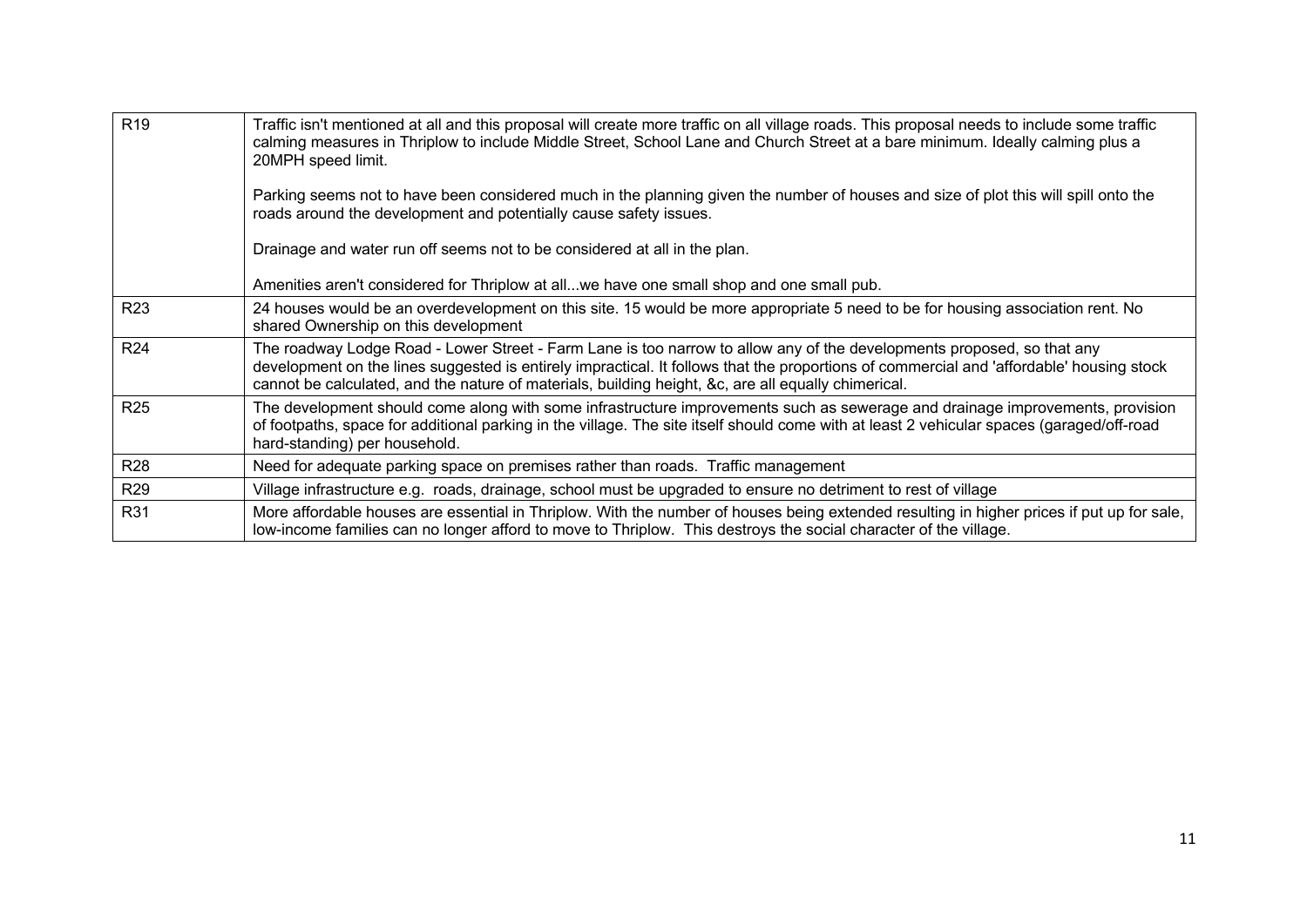| <b>R32</b> | The village doesn't have spare capacity at the school. School lane is regularly blocked in the morning and afternoon from vehicles<br>doing the school run. Increasing the number of homes with approximately 50 more vehicles will hugely impact on this parking in School<br>Lane and Fowlmere Road.                                                                                                                                                                                                                                                                |
|------------|-----------------------------------------------------------------------------------------------------------------------------------------------------------------------------------------------------------------------------------------------------------------------------------------------------------------------------------------------------------------------------------------------------------------------------------------------------------------------------------------------------------------------------------------------------------------------|
|            | <b>Grain Store Development</b><br>Farm Lane and Lodge Road are without pavements. These roads are currently used as 'rat runs' and with more properties and<br>potentially more delivery vans will make this a 'no go' area for pedestrians. Farm Lane is especially narrow and should operate a one-<br>way system. New residents will feel obliged to use this lane to gain entry and exit to the village. To imagine they will go the long way<br>around using Middle Street (again without footpaths for pedestrians) or the blocked School Lane is a pipe-dream! |
|            | South Cambs District Council have indicated they have adequate housing in their plan, so I am confused at the necessity for this<br>additional housing in Thriplow. Most residents will confirm Thriplow suffers from speeding vehicles which I can attest to as organiser of<br>the Thriplow Community Speedwatch Group. Increasing the traffic will impact on current residents.                                                                                                                                                                                    |
|            | Your statement that there will be potential to allow Thriplow & Heathfield Parish residents priority acess to the affordable housing is<br>irrelevant as these properties will be sold on the open market!                                                                                                                                                                                                                                                                                                                                                            |
|            | There is insufficient plans for Recreation and Open Spaces.                                                                                                                                                                                                                                                                                                                                                                                                                                                                                                           |
|            | Could you explain why residents of Heathfield can have an opinion about additional housing in Thriplow village? I appreciate these<br>residents are in the Parish, but are not affected in any way by these building proposals.                                                                                                                                                                                                                                                                                                                                       |
|            | Too many issues that need to be resolved for existing residents!!                                                                                                                                                                                                                                                                                                                                                                                                                                                                                                     |
|            | Subsequent to COP26, there are many Green issues that don't appear to have been addressed and should be listed in this<br>Neighbourhood Plan.                                                                                                                                                                                                                                                                                                                                                                                                                         |
| R38        | Increased traffic flow on Fowlmere Rd. and Middle St. Need additional measures to reduce speed through these areas ie speed<br>cushions and width reductions.                                                                                                                                                                                                                                                                                                                                                                                                         |
| R39        | It is important that Revivals business is retained. Segregate the housing by native hedges, not hash fencing.                                                                                                                                                                                                                                                                                                                                                                                                                                                         |
| R40        | the homes built should reflect the style of houses already in the village                                                                                                                                                                                                                                                                                                                                                                                                                                                                                             |
| R42        | Increase in number of cars - 24 houses would mean a minimum of 48 cars - many cutting through Lodge Road and Farm Lane and<br>Lower Street.<br>Previous plans by Hills had appallingly insensitive house designs with nothing that actually reflected village and local housing styles and                                                                                                                                                                                                                                                                            |
|            | materials. It would have had a very negative impact on the village.                                                                                                                                                                                                                                                                                                                                                                                                                                                                                                   |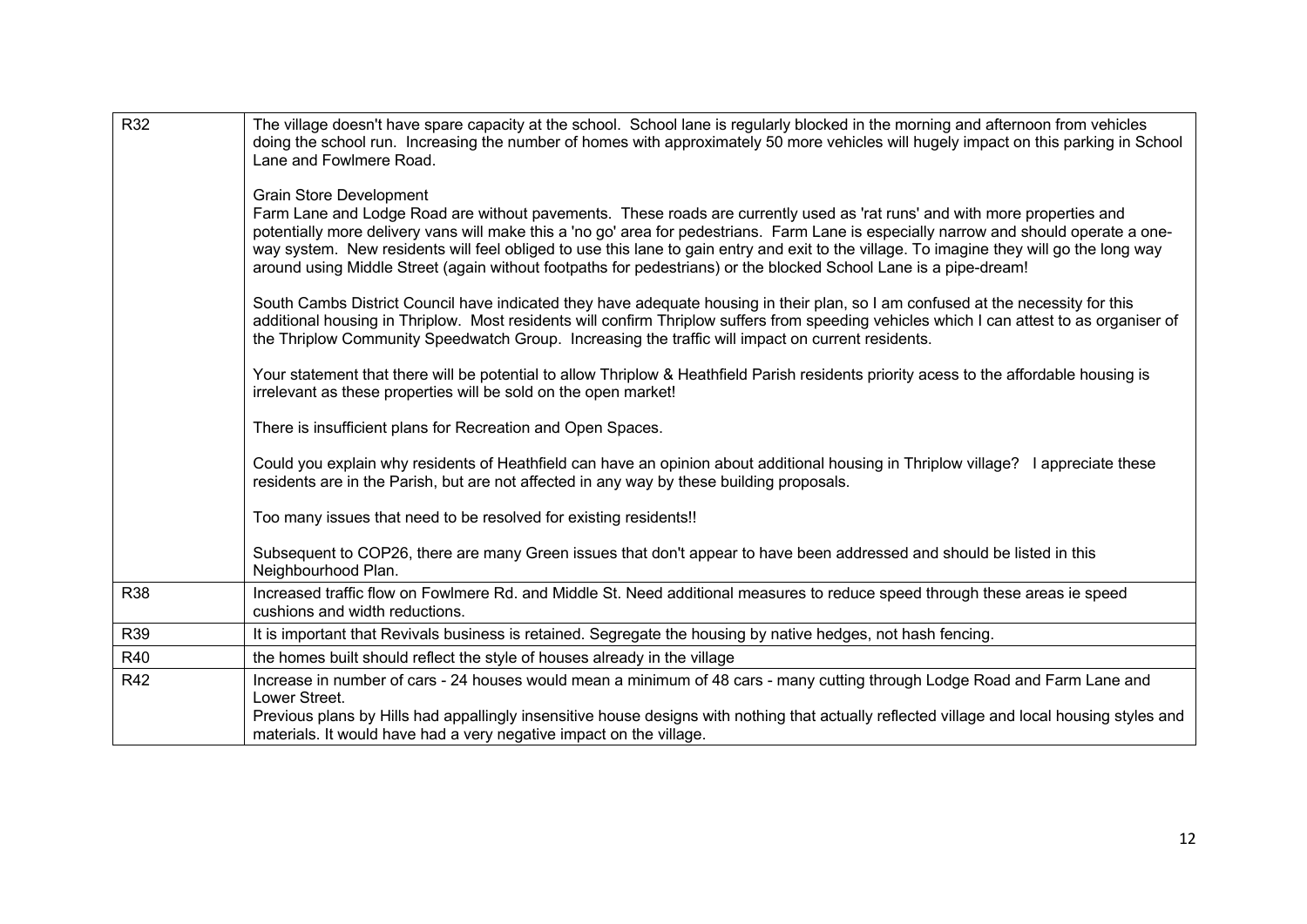| R43        | The village does not have the amenities for another 24 homes. Public transport and school spaces are limited. Are there spaces at the<br>school to cater for, potentially, 24 new families?<br>It feels like 24 homes is ambitious for the space meaning plots would be small with little or no garden which would lead to the homes<br>being undesirable. I would prefer no development there but if one needs to be done it would be better to have a low density<br>development.                                                                                                                                                                                                                                                                                                                                                                                                                                                                                                                                                                                                                                                                                                                                                                                                                                                                                                                                                                                                                                                                                                                                                                                                                                                                                                                                                                                                          |
|------------|----------------------------------------------------------------------------------------------------------------------------------------------------------------------------------------------------------------------------------------------------------------------------------------------------------------------------------------------------------------------------------------------------------------------------------------------------------------------------------------------------------------------------------------------------------------------------------------------------------------------------------------------------------------------------------------------------------------------------------------------------------------------------------------------------------------------------------------------------------------------------------------------------------------------------------------------------------------------------------------------------------------------------------------------------------------------------------------------------------------------------------------------------------------------------------------------------------------------------------------------------------------------------------------------------------------------------------------------------------------------------------------------------------------------------------------------------------------------------------------------------------------------------------------------------------------------------------------------------------------------------------------------------------------------------------------------------------------------------------------------------------------------------------------------------------------------------------------------------------------------------------------------|
| R45        | Appearance of properties and surrounding vegetation important. Volume and speed of traffic a concern but DONT WANT SPEED<br><b>HUMPS OR CHICANES</b>                                                                                                                                                                                                                                                                                                                                                                                                                                                                                                                                                                                                                                                                                                                                                                                                                                                                                                                                                                                                                                                                                                                                                                                                                                                                                                                                                                                                                                                                                                                                                                                                                                                                                                                                         |
| R47        | A modern barn/agricultural/rural character style of housing might conserve the nature of some ranges of agricultural buildings but<br>examples in the wider area show it is often at the expense of private pedestrian and vehicular access; housing without private front-door<br>access does not currently exist in Thriplow; it is safer for young children to have a front door onto a private path/driveway; communal<br>access areas can become neglected (examples exist in nearby villages); garages separated from the house are not seen as an asset -<br>for example an existing Thriplow resident who is trying to sell tells me the estate agent says the house is not selling because the garage<br>is some distance away.<br>I would like any development to conserve the mural painted by Julian White in 1985.                                                                                                                                                                                                                                                                                                                                                                                                                                                                                                                                                                                                                                                                                                                                                                                                                                                                                                                                                                                                                                                              |
| <b>R48</b> | The Grain Store is not part of the current Greater Cambridge, South Cambs local plan for Housing as they have indicated they have<br>already agreed to the construction of 48,794 new houses.<br>The suggested Grain Store housing development.<br>Lodge Road and Farm Lane are without pavements. Farm Lane is used as a rat-run and with more properties and potentially more<br>delivery vans will make this a 'no go' area for pedestrians. Farm Lane is especially narrow and would need to be operated as a one-<br>way-system. New residents will feel obliged to use the lane to gain entry and exit to the village.<br>I cannot imagine they will travel the long way round using Middle Street, which does not have any footpaths for pedestrians and is also<br>very narrow in places.<br>The village suffers from speeding traffic and I am confused as to why there is a need for additional housing other than infill properties.<br>The village is also used as a rat-run when accidents occur on both the A10 or A505 when traffic is redirected. If the Foxton hub goes<br>ahead there will be even more traffic through Thriplow.<br>The village doesn't have spare capacity for additional students at the school. School Lane is regularly blocked with parents dropping<br>their children off at school. Increasing the number of homes, with approximately 50 or more vehicles, will impact on the parking along<br>School Lane, The Green and Fowlmere Road.<br>The Neighbourhood plan has not taken into account the lack of recreational areas.<br>I am concerned that Heathfield residents (even though they are in the Parish) will be given the opportunity to agree to building<br>development in Thriplow! There is a high probability Heathfield residents could vote this through to avoid having to suffer building<br>developments in their own back yard. |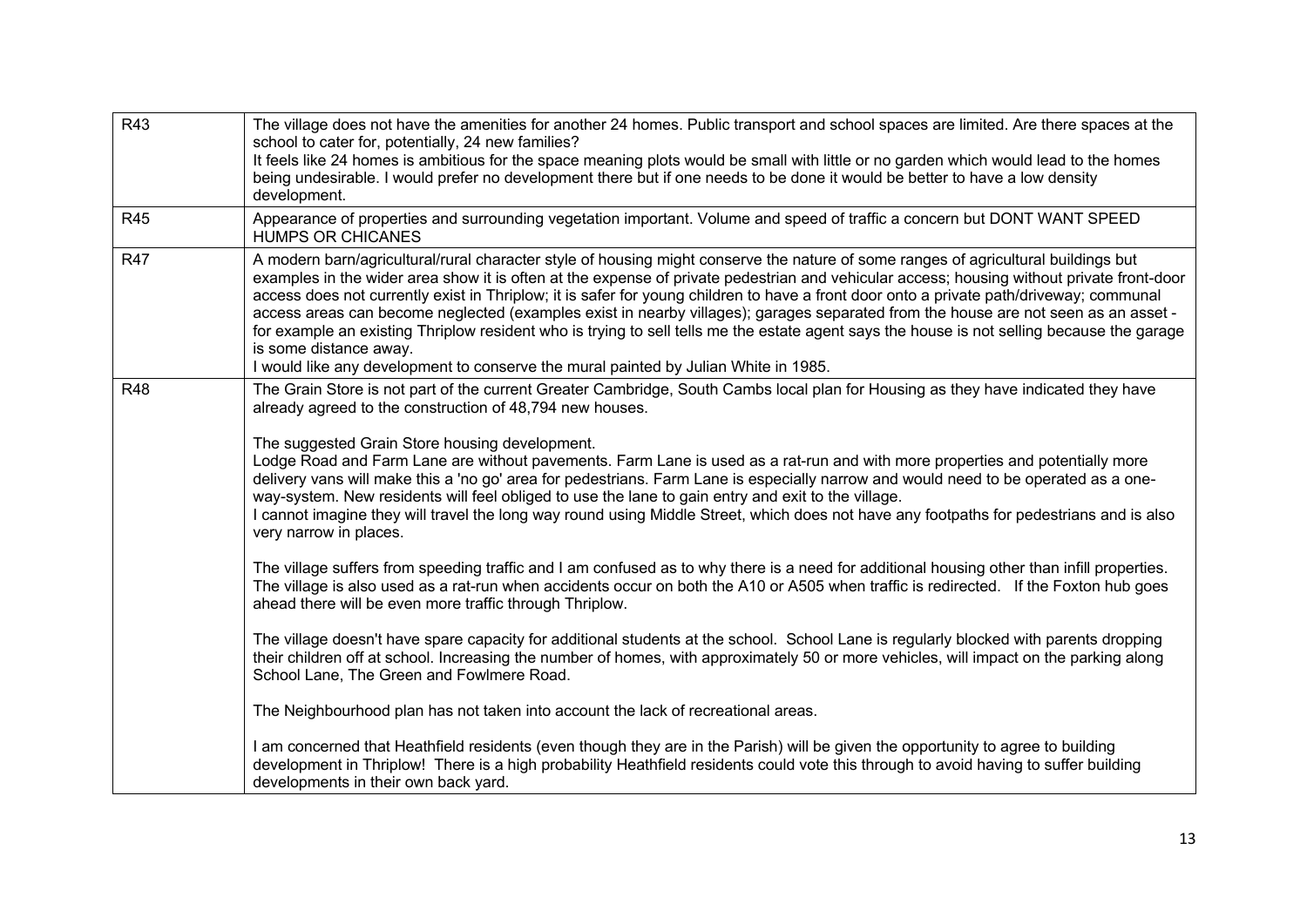| <b>R50</b> | Consideration should be given to bungalow type dwellings for elderly residents                                                                                                                                                                                                                                                                                                              |
|------------|---------------------------------------------------------------------------------------------------------------------------------------------------------------------------------------------------------------------------------------------------------------------------------------------------------------------------------------------------------------------------------------------|
| R62        | I would be concerned that more development might lead to more cars on the A505, which is already under strain during rush hour.                                                                                                                                                                                                                                                             |
| R63        | No more than 24 houses                                                                                                                                                                                                                                                                                                                                                                      |
| <b>R64</b> | N/a                                                                                                                                                                                                                                                                                                                                                                                         |
| R65        | <b>No</b>                                                                                                                                                                                                                                                                                                                                                                                   |
| R66        | Going back to Q6. I am not sure how many houses would benefit for the site, however i would like to see the development follow the<br>same type of plan as Hill used for Anstey Hall Barns. Please see link. https://www.david-miller.co.uk/anstey-hall-barns.php#loaded                                                                                                                    |
|            | however this is a high-end development and doubt they would have affordable housing.                                                                                                                                                                                                                                                                                                        |
| <b>R67</b> | The a505, would it cope with the extra flow of traffic onto it, it's crazy busy already without the extra cars to the new builds                                                                                                                                                                                                                                                            |
| R70        | More traffic<br>No amenities<br>No access                                                                                                                                                                                                                                                                                                                                                   |
| R71        | Impact on Middle Street traffic levels as per question regarding Rectory Farm site                                                                                                                                                                                                                                                                                                          |
| <b>R73</b> | Ensure there is space for 100% offroad parking noting the realistic high levels of car ownership. Also note how many cars will<br>consequently be using Lodge Road and limit that.                                                                                                                                                                                                          |
| <b>R75</b> | Primary school could not cope                                                                                                                                                                                                                                                                                                                                                               |
| <b>R78</b> | The road becoming busy- Fowlmere rd with more people speeding and no traffic calming. The sewers are already bad                                                                                                                                                                                                                                                                            |
| <b>R79</b> | I'm concerned about the impact of 24/48 more cars on our relatively quiet village, especially on Fowlmere Rd, and also the extra strain<br>on water drainage and sewage. Our water table is very high here and the pumping station does not always work as I experienced very<br>unpleasantly last year. So I say, still query the number of houses, and we need a pumping station upgrade. |
| <b>R84</b> | None                                                                                                                                                                                                                                                                                                                                                                                        |
| R86        | In an area with no local shop / local pub / community centre etc - there seems to already be quite a lot of housing.                                                                                                                                                                                                                                                                        |
| R91        | 24 houses as a maximum!                                                                                                                                                                                                                                                                                                                                                                     |
| R93        | 24 houses too many                                                                                                                                                                                                                                                                                                                                                                          |
| R94        | 24 is still too high                                                                                                                                                                                                                                                                                                                                                                        |
| <b>R95</b> | More housing will impact on services within the area e.g schools                                                                                                                                                                                                                                                                                                                            |
| R96        | I think that Thriplow should be kept as it is just like I believe Heathfield should be kept as it is with no new housing.                                                                                                                                                                                                                                                                   |
| <b>R97</b> | Thriplow is congested enough, new housing development including in-filling is inappropriate and will spoil the village environment                                                                                                                                                                                                                                                          |
| <b>R98</b> | This is an opportunity to develop more affordable housing for young families looking to move into the village. This would in turn help to<br>keep the Thriplow community evolving and support the local amenities that are so highly valued within our village (eg the shop, the<br>school)                                                                                                 |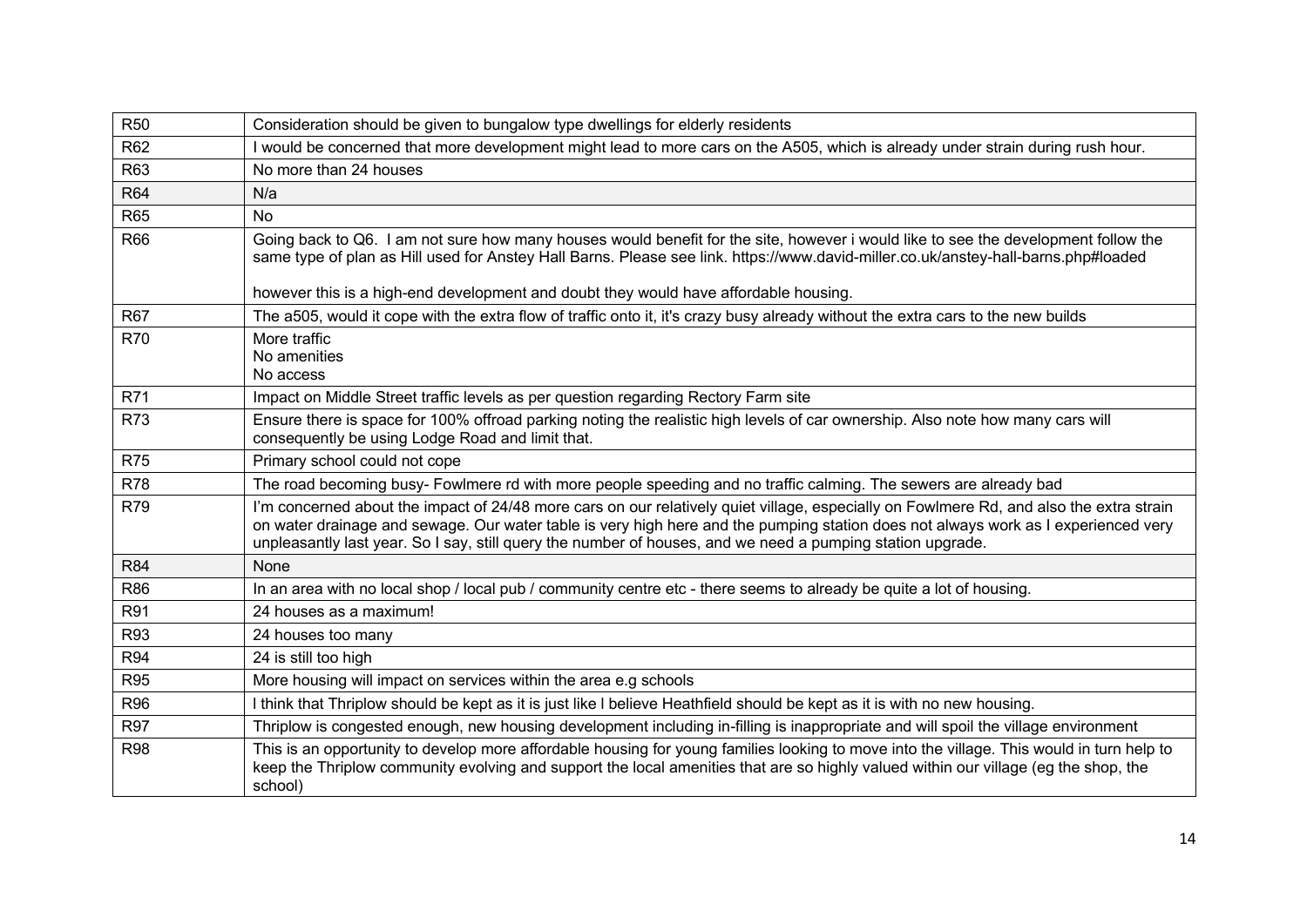| R <sub>100</sub> | <b>No</b>                                                                                                                                                                                                                                                                                                                                                                                                                                                                                                                               |
|------------------|-----------------------------------------------------------------------------------------------------------------------------------------------------------------------------------------------------------------------------------------------------------------------------------------------------------------------------------------------------------------------------------------------------------------------------------------------------------------------------------------------------------------------------------------|
| R <sub>101</sub> | <b>No</b>                                                                                                                                                                                                                                                                                                                                                                                                                                                                                                                               |
| R <sub>105</sub> | Increase of traffic around this area, local amenities for families living here, increased noise, taking away the individualism and character<br>of housing in this village, even if the homes are built with local stone in a style in keeping with the area, this will create a mini village of<br>its own within the area, possibly devaluing some existing homes as this will no longer be a quiet traditional village. I do agree some<br>affordable homes should be considered but perhaps the number being considered is too many |
| R <sub>107</sub> | more traffic in Farm Lane (is it possible to make it one way only)                                                                                                                                                                                                                                                                                                                                                                                                                                                                      |
| R <sub>108</sub> | No flats to be built and at least two parking spaces, if not three for every home so that Lodge Road does not become a parking<br>nightmare.                                                                                                                                                                                                                                                                                                                                                                                            |
| R <sub>109</sub> | Lower St and Farm lane are unsuitable for extra traffic. This development should exit on to Fowlmere Road only.                                                                                                                                                                                                                                                                                                                                                                                                                         |
| R <sub>111</sub> | The major issue is that Lodge Road - Lower Street - Farm Lane is too narrow for existing traffic, let alone the increase that development<br>of the Grain Store site would cause                                                                                                                                                                                                                                                                                                                                                        |
| R <sub>112</sub> | Traffic calming measures to protect pedestrians on Farm Lane. Plus traffic calming in the village. A one-way system to access the<br>development should be considered                                                                                                                                                                                                                                                                                                                                                                   |
| R <sub>116</sub> | 1/ There is no point of building houses if another grainstore has to be built. 2/ A lot of asbestos will have to be moved - this activity is a<br>risk                                                                                                                                                                                                                                                                                                                                                                                  |
| R <sub>117</sub> | Increase in traffic along approach to the village and possible danger to pedestrians and cyclists                                                                                                                                                                                                                                                                                                                                                                                                                                       |
| R <sub>118</sub> | Too many extra cars within the village. Speeding injury risk as lack of pavements round there. Farm Lane vegetation damaged through<br>increases in cars passing.                                                                                                                                                                                                                                                                                                                                                                       |
| R <sub>121</sub> | Development needs to be integrated with the village - not 'cut off' by putting a hedge along Lodge Road. Some houses should front<br>Lodge Road and overlook the Cricket Meadow. Ample onsite parking should be provided - at least 2 spaces per dwelling. Each dwelling<br>should have its own garden space.                                                                                                                                                                                                                           |
|                  | The previous scheme was refused because its access roads are too small to take the extra traffic. Lower Street near Lode Road two<br>cars cannot pass easily and the increased delivery vans (DPD + supermarkets) block the road. ALSO the original plan did NOT allow<br>access from Fowlmere Road because of it's speed of the cars on that road. 24 houses on the site is just as dense as 36 on the whole -<br>too many - especially if the barn is included.                                                                       |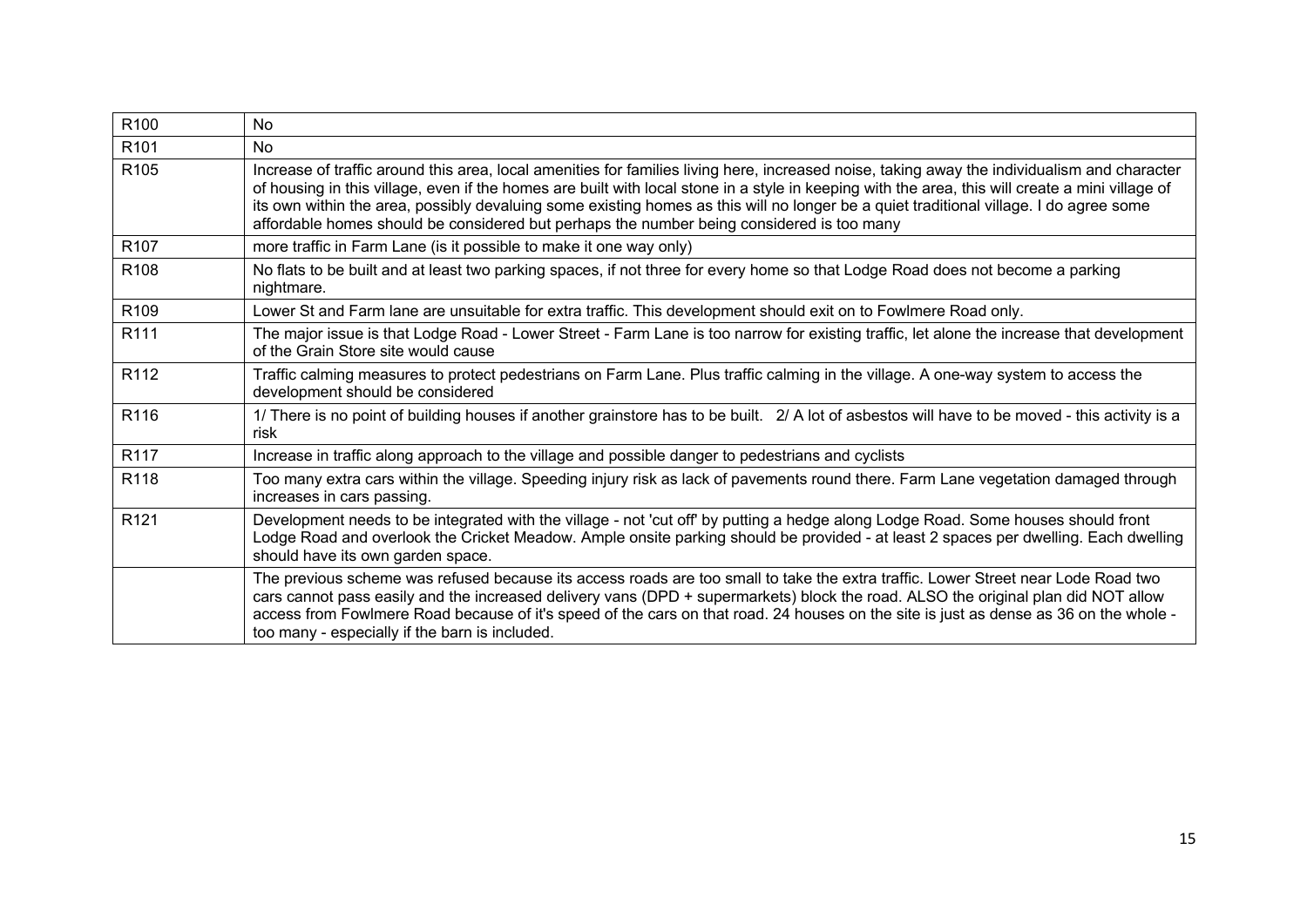| <b>Consultee Ref.</b> | Response to Open Question 10: Rectory Farm site: If developed what would you like to see?                                                                                                                                                                                               |
|-----------------------|-----------------------------------------------------------------------------------------------------------------------------------------------------------------------------------------------------------------------------------------------------------------------------------------|
| R <sub>2</sub>        | Only development within the red marked area on the map. The current planning application extends beyond the red marked area and<br>includes development behind existing properties 22, 22a and 24 Middle Street and I do not support this aspect of the current planning<br>application |
| R <sub>4</sub>        | Cram in as many affordable houses as possible. The village does not need any more million pound houses.                                                                                                                                                                                 |
| R <sub>5</sub>        | Houses built to look in keeping with the village and affordable!                                                                                                                                                                                                                        |
| R <sub>6</sub>        | Affordable housing                                                                                                                                                                                                                                                                      |
| R7                    | Better road infrastructure as its sited in the middle of country roads.                                                                                                                                                                                                                 |
| R <sub>8</sub>        | a very small number of properties that retain the character of the site.                                                                                                                                                                                                                |
| R <sub>9</sub>        | affordable properties for local people                                                                                                                                                                                                                                                  |
| R <sub>10</sub>       | Nothing.                                                                                                                                                                                                                                                                                |
| R <sub>11</sub>       | No more than 20 dwellings                                                                                                                                                                                                                                                               |
| R <sub>12</sub>       | Sympathetic development using the existing barns, where possible                                                                                                                                                                                                                        |
| R <sub>14</sub>       | affordable housing                                                                                                                                                                                                                                                                      |
| R <sub>15</sub>       | Good quality homes - well designed and built with care.                                                                                                                                                                                                                                 |
| R <sub>16</sub>       | No comment                                                                                                                                                                                                                                                                              |
| R <sub>19</sub>       | Low density housing with plenty of off-road parking for more than two vehicles so there is no impact to roads in relation to parking and<br>less traffic through the village.                                                                                                           |
|                       | Some form of traffic calming and speed limit reduction in the village is required if you're adding more properties and more cars given it is<br>not feasible to be without a car in these village locations.                                                                            |
| R <sub>20</sub>       | Sufficient parking within the development to prevent overflow of cars into Middle Street                                                                                                                                                                                                |
| R <sub>21</sub>       | No road behind existing houses in Middle Street.                                                                                                                                                                                                                                        |
| R <sub>22</sub>       | Affordable housing                                                                                                                                                                                                                                                                      |
| R <sub>24</sub>       | No change in the character of the buildings or their density on the site.                                                                                                                                                                                                               |
| R <sub>25</sub>       | The plans are acceptable to me as they are but I wish they would get on with it.                                                                                                                                                                                                        |
| R <sub>26</sub>       | N/A                                                                                                                                                                                                                                                                                     |
| R <sub>28</sub>       | Some smaller low cost housing suitable for example for retired couples who wish to downsize                                                                                                                                                                                             |
| R <sub>29</sub>       | Road traffic control, speed limitation but not speed bumps                                                                                                                                                                                                                              |
| R31                   | More social housing                                                                                                                                                                                                                                                                     |
| R32                   | The main issue is regular flooding. Unless this is seriously dealt with, current residents backing onto/near to this proposed development<br>will be affected. See 'Global Warming' for a further explanation.                                                                          |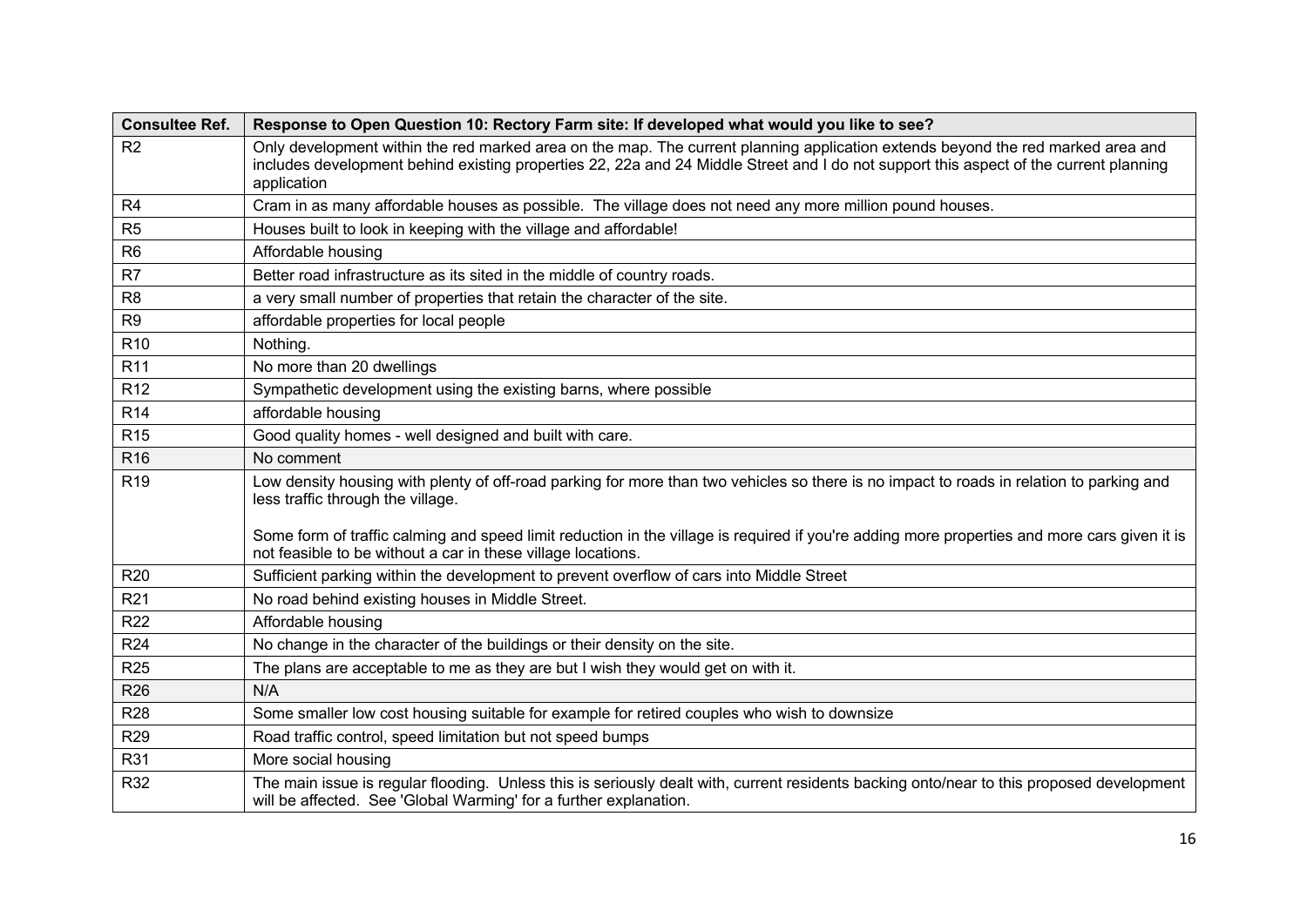| R33             | A build that is tastefully done and pleasing to the eye                                                                                                                                                                                                       |
|-----------------|---------------------------------------------------------------------------------------------------------------------------------------------------------------------------------------------------------------------------------------------------------------|
| R34             | Sensitively and considered development in keeping with the rural nature of the village - good use of derelict site                                                                                                                                            |
| R35             | As per the NP suggested design styles.                                                                                                                                                                                                                        |
| R36             | Some affordable housing                                                                                                                                                                                                                                       |
| R37             | Protection of green space to the West of the site from any development                                                                                                                                                                                        |
| R38             | No development outside Village envelope                                                                                                                                                                                                                       |
| R39             | No large properties. Low level lighting only (no "town" street lights).                                                                                                                                                                                       |
| R40             | Buildings which are only 2 stories and are similar to existing residential houses in local villages For example like the small development<br>on the edge of Foxton coming into the village direct from Fowlmere. This sit very well in the village landscape |
| R42             | Liked the rural feel of the house designs.                                                                                                                                                                                                                    |
| <b>R45</b>      | A select small in keeping aesthetically pleasing development to be retained within the farmyard and farmhouse area (development<br>framework only) and not over developed                                                                                     |
| R46             | Something that reflects the village                                                                                                                                                                                                                           |
| R47             | I would prefer at least part of the Tithe Barn to be used as a village museum.                                                                                                                                                                                |
| R48             | The potential flooding issue is dealt with!                                                                                                                                                                                                                   |
| R49             | It should stay as a farm, this country need to produce as much of its own food as possible. The farm if NOT redundant and is working<br>still.                                                                                                                |
| <b>R50</b>      | bungalows, semi or detached dwellings for local people not just the wealthy                                                                                                                                                                                   |
| R <sub>51</sub> | In keeping with the neighbourhood                                                                                                                                                                                                                             |
| R <sub>53</sub> | Not an eyesore!                                                                                                                                                                                                                                               |
| <b>R56</b>      | 40% affordable housing mixed in                                                                                                                                                                                                                               |
| R63             | Single storey barn style housing                                                                                                                                                                                                                              |
| R64             | More affordable housing, low density, amenity space                                                                                                                                                                                                           |
| R65             | Affordable homes                                                                                                                                                                                                                                              |
| R66             | same as q6.                                                                                                                                                                                                                                                   |
| R69             | 3 houses                                                                                                                                                                                                                                                      |
| R71             | As per notes in Q9 - along with clear visibility of what, if anything, may follow on the same site, and how that might impact the overall<br>financial viability calculation                                                                                  |
| <b>R73</b>      | The current neighbouring houses are rural in outlook. Impacting that would be the wrong thing for the village.                                                                                                                                                |
| R75             | Small scale, traditional varied buildings (e.g cottages)                                                                                                                                                                                                      |
| <b>R78</b>      | Small number of houses in keeping with nature - sustainable too                                                                                                                                                                                               |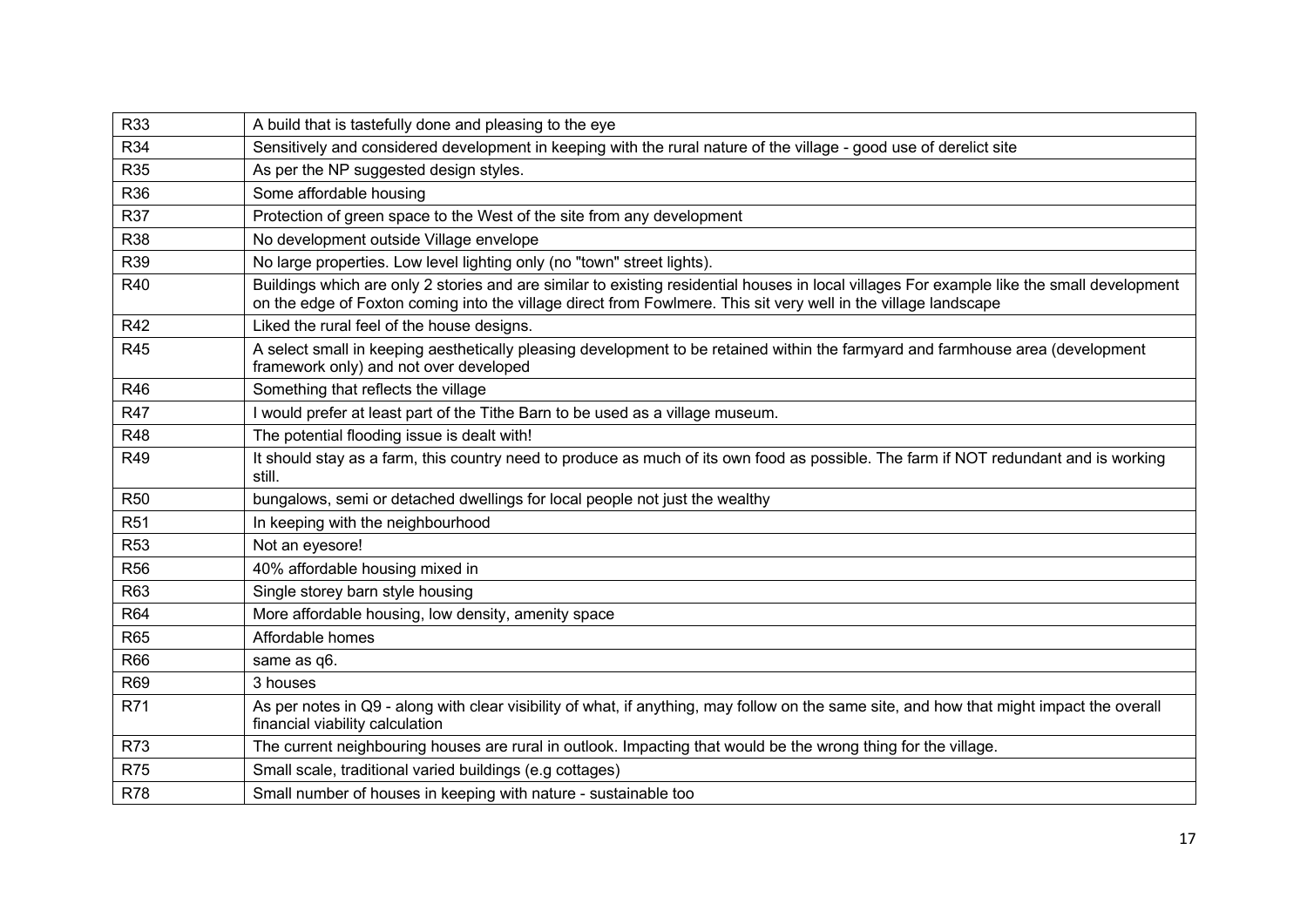| R79              | Don't want double depth housing like the last scheme. Don't want incursion into the field between Middle and Lower.                 |
|------------------|-------------------------------------------------------------------------------------------------------------------------------------|
| R84              | Suitable houses for the area.                                                                                                       |
| R86              | Inclusion of some amenities, like a shop, a site of natural beauty.                                                                 |
| R89              | Something that is tasteful and in keeping with the listed buildings on the site.                                                    |
| R90              | More public spaces.                                                                                                                 |
| <b>R91</b>       | A few houses, within the character of the village and ideally not astronomical prices!                                              |
| R92              | No opinion                                                                                                                          |
| <b>R95</b>       | Village outlook is mantained                                                                                                        |
| R96              | That the current buildings are updated with modification if necessary.                                                              |
| R97              | The site should not be developed, minimal at best                                                                                   |
| <b>R98</b>       | Preferably some more affordable housing if feasible, rather than more expensive properties that are aimed at a much smaller market. |
| R <sub>103</sub> | In keeping with Thriplow's charm and character.                                                                                     |
| R <sub>105</sub> | affordable homes, some separate and some around a courtyard. Not too many homes to keep traffic at a reasonable level               |
| R <sub>107</sub> | in keeping with village character                                                                                                   |
| R <sub>109</sub> | Low density housing                                                                                                                 |
| R111             | minimum change                                                                                                                      |
| R112             | See above. Confined to a small number of dwellings                                                                                  |
| R113             | Middle Street improvements 20 mph limit and pavement                                                                                |
| R114             | Middle Street, 20 mph limit and pavements; and some limit to times and number of site traffic movements                             |
| R116             | No more large houses                                                                                                                |
| R <sub>117</sub> | Screening from the road as much as possible                                                                                         |
| R118             | Small development but not Million pound properties                                                                                  |
| R <sub>121</sub> | Ample on site parking - at least 2 spaces per dwelling                                                                              |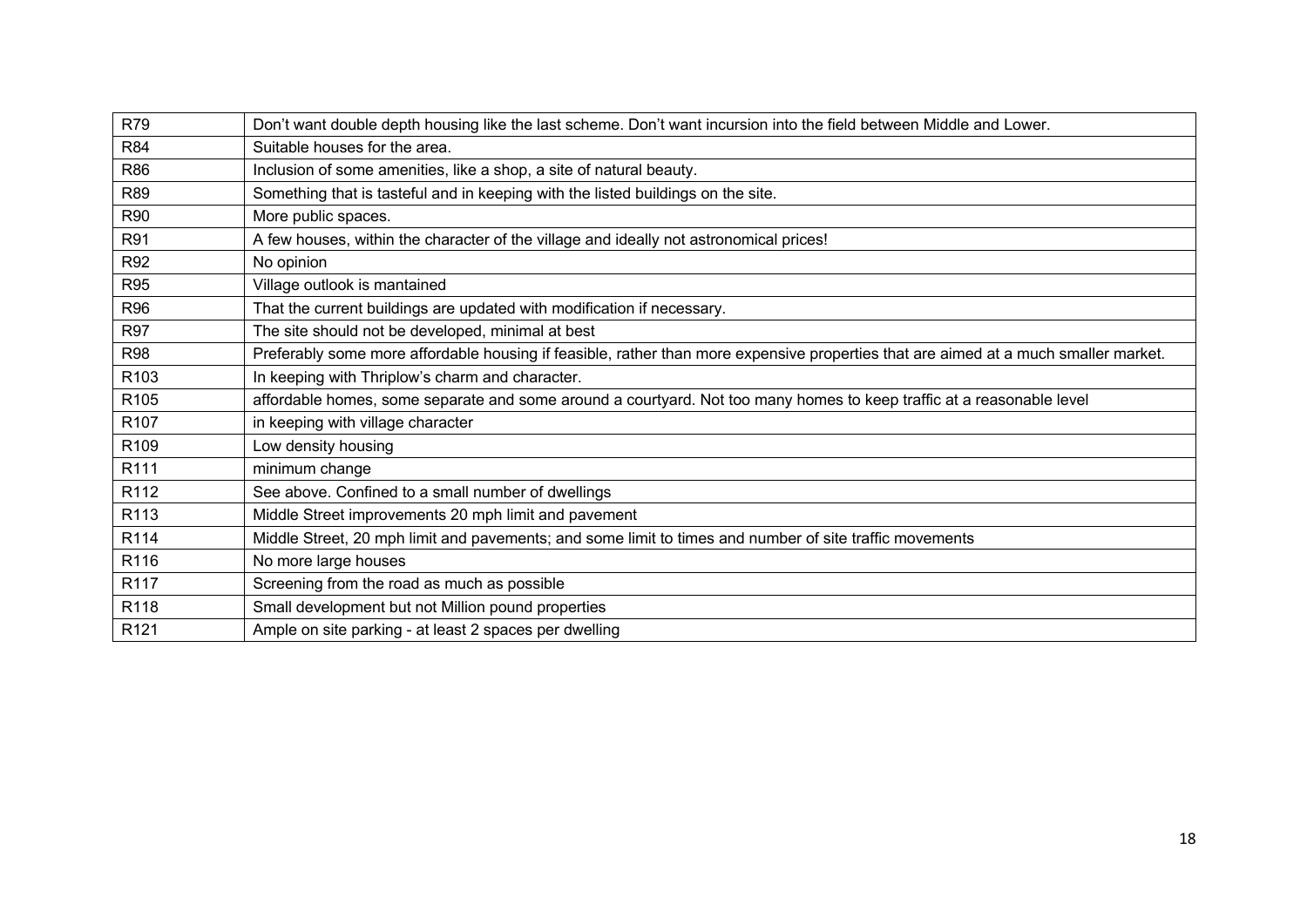| <b>Consultee Ref.</b> | <b>Response to Open Question 11: Other concerns or priorities regarding Rectory Farm</b>                                                                                                                                                                                                                                                                                                                                                   |
|-----------------------|--------------------------------------------------------------------------------------------------------------------------------------------------------------------------------------------------------------------------------------------------------------------------------------------------------------------------------------------------------------------------------------------------------------------------------------------|
| R <sub>2</sub>        | As above, the site boundary as marked in red in the parish update IS acceptable, I think but it does NOT reflect the current planning<br>application from Laragh homes which is NOT acceptable                                                                                                                                                                                                                                             |
| R <sub>4</sub>        | Lots of affordable houses please, spread onto green belt if necessary                                                                                                                                                                                                                                                                                                                                                                      |
| R <sub>5</sub>        | Not too many houses to prevent congestion on Middle Street!                                                                                                                                                                                                                                                                                                                                                                                |
| R <sub>6</sub>        | No                                                                                                                                                                                                                                                                                                                                                                                                                                         |
| R7                    | As above                                                                                                                                                                                                                                                                                                                                                                                                                                   |
| R <sub>10</sub>       | Road will become hard to use and will restrict access.                                                                                                                                                                                                                                                                                                                                                                                     |
| R <sub>11</sub>       | <b>No</b>                                                                                                                                                                                                                                                                                                                                                                                                                                  |
| R <sub>12</sub>       | As there will be increased traffic in Middle Street - in the interest of safety a pavement would seem sensible                                                                                                                                                                                                                                                                                                                             |
| R <sub>16</sub>       | I live in Heathfield and I am new to the area hence don't feel like I am in a strong position to comment on developments in Thriplow<br>village                                                                                                                                                                                                                                                                                            |
| R <sub>19</sub>       | Traffic isn't mentioned at all and this proposal will create more traffic on all village roads. This proposal needs to include some traffic<br>calming measures in Thriplow to include Middle Street, School Lane and Church Street at a bare minimum. Ideally calming plus a<br>20MPH speed limit.<br>Parking seems not to have been considered much in the planning given the number of houses and size of plot this will spill onto the |
|                       | roads around the development and potentially cause safety issues.<br>Drainage and water run off seems not to be considered at all in the plan.<br>Amenities aren't considered for Thriplow at all we have one small shop and one small pub.                                                                                                                                                                                                |
| R <sub>20</sub>       | none                                                                                                                                                                                                                                                                                                                                                                                                                                       |
| R <sub>23</sub>       | Number of cars with development how it is there could be as many as 30 extra cars. So would like to see each property to have a<br>restrictions of one vehicle.                                                                                                                                                                                                                                                                            |
| R <sub>24</sub>       | None.                                                                                                                                                                                                                                                                                                                                                                                                                                      |
| R <sub>25</sub>       | Some contribution to infrastructure in the village should be made, eg sewerage and drainage improvements, village parking and street<br>lighting                                                                                                                                                                                                                                                                                           |
| R <sub>26</sub>       | no                                                                                                                                                                                                                                                                                                                                                                                                                                         |
| <b>R28</b>            | Management and safety of access onto Middle Street. Lack of footpaths on Middle Street which creates safety issues on a busy road.                                                                                                                                                                                                                                                                                                         |
| R <sub>29</sub>       | See above, no detriment to village infrastructure, school, drainage/sewerage                                                                                                                                                                                                                                                                                                                                                               |
| R31                   | The temptation will be to develop only a few large dwellings beyond the reach of, say, young families or younger Thriplow residents<br>who are already not able to remain in the village of their birth because of the cost of the houses.                                                                                                                                                                                                 |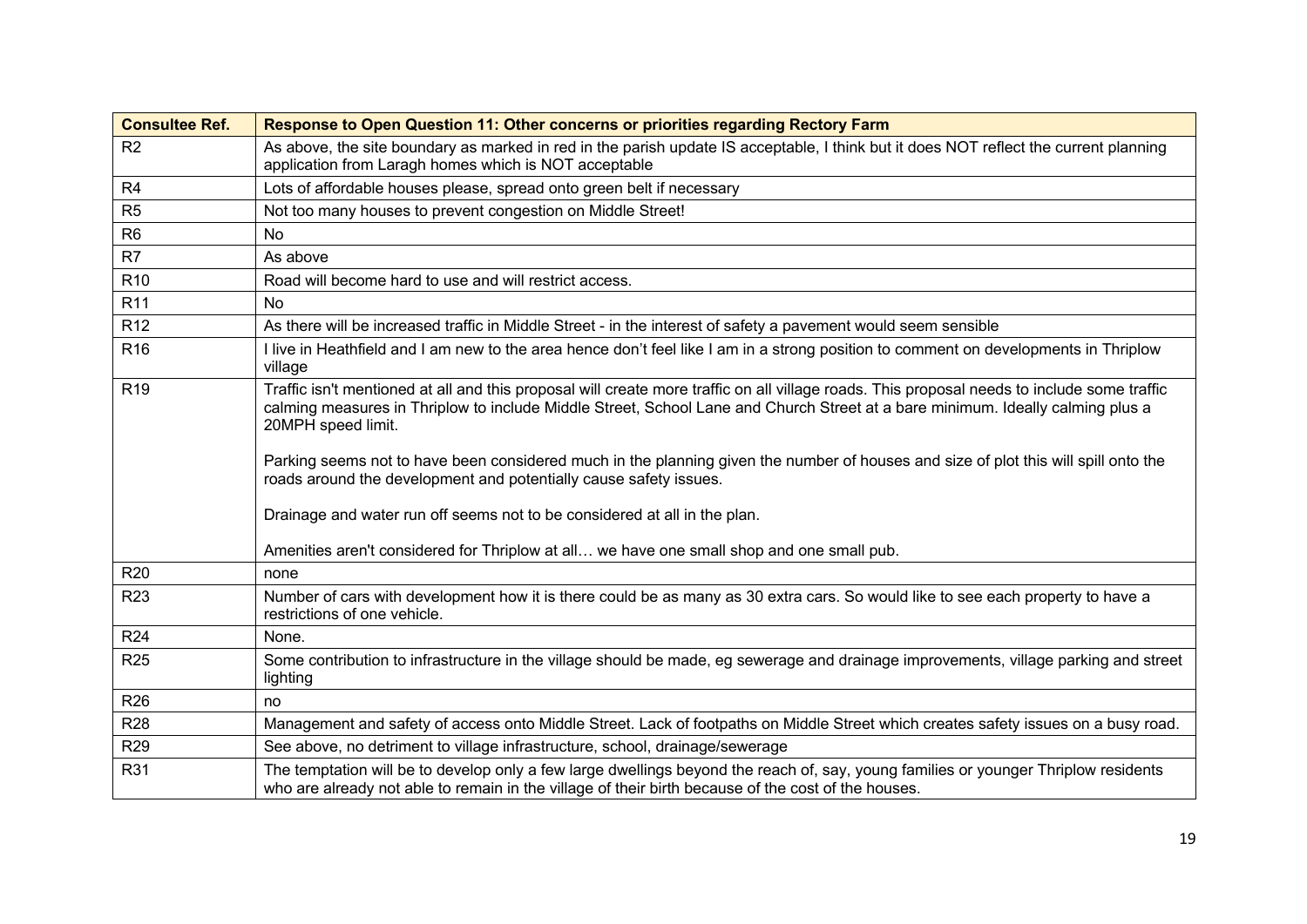| R32             | This development should not go outside the Village envelope. See Q 10. re flooding                                                                                                                                                                                                                                                                                                                                                                                                                                                                                                                                                                                                                                                                                                                                                                                                                                                                                                                                                                      |
|-----------------|---------------------------------------------------------------------------------------------------------------------------------------------------------------------------------------------------------------------------------------------------------------------------------------------------------------------------------------------------------------------------------------------------------------------------------------------------------------------------------------------------------------------------------------------------------------------------------------------------------------------------------------------------------------------------------------------------------------------------------------------------------------------------------------------------------------------------------------------------------------------------------------------------------------------------------------------------------------------------------------------------------------------------------------------------------|
| <b>R35</b>      | <b>No</b>                                                                                                                                                                                                                                                                                                                                                                                                                                                                                                                                                                                                                                                                                                                                                                                                                                                                                                                                                                                                                                               |
| <b>R38</b>      | Safe access to and from Middle St. (a through route/rat run from villages to the west towards M11)                                                                                                                                                                                                                                                                                                                                                                                                                                                                                                                                                                                                                                                                                                                                                                                                                                                                                                                                                      |
| R40             | road safety in Middle Street                                                                                                                                                                                                                                                                                                                                                                                                                                                                                                                                                                                                                                                                                                                                                                                                                                                                                                                                                                                                                            |
| R42             | The previous plans had "Trojan Horse" access points to the Green Belt fields or the existing farmhouse - leaving openings for future<br>development. These need to be closed!<br>Slight concern about the lack of footpath down to the centre of the village - Middle Street is a busy and winding road.                                                                                                                                                                                                                                                                                                                                                                                                                                                                                                                                                                                                                                                                                                                                                |
| <b>R45</b>      | The development should be very low density, built within the development framework only, and a pleasing architectural design.<br>Volume of traffic and the speed is grave concern.                                                                                                                                                                                                                                                                                                                                                                                                                                                                                                                                                                                                                                                                                                                                                                                                                                                                      |
| <b>R47</b>      | Drainage is a significant issue. A developer may need to include improvements in the adjacent areas in order to stop flooding on the<br>site.                                                                                                                                                                                                                                                                                                                                                                                                                                                                                                                                                                                                                                                                                                                                                                                                                                                                                                           |
| <b>R48</b>      | As above. This development should not go outside the Village envelope.                                                                                                                                                                                                                                                                                                                                                                                                                                                                                                                                                                                                                                                                                                                                                                                                                                                                                                                                                                                  |
| <b>R49</b>      | Middle Street has no footpath, it is not safe for pedestrians to have more cars on this road.                                                                                                                                                                                                                                                                                                                                                                                                                                                                                                                                                                                                                                                                                                                                                                                                                                                                                                                                                           |
| R <sub>50</sub> | The design styles displayed in the glossy brochure whilst in keeping with a farm design theme do not in any way resemble existing<br>property designs in the village. I think they would look completely out of place.                                                                                                                                                                                                                                                                                                                                                                                                                                                                                                                                                                                                                                                                                                                                                                                                                                  |
| R71             | Assuming adherence to the principles set out above in Q9<br>A key concern with any development on Middle Street is the impact on traffic levels on an increasingly busy road with no pavement on<br>either side. Several small children currently use the road daily, in addition to many adults who regularly walk along its length. In<br>addition to concerns on any increase to volume of traffic, considerations should also be given as to whether 30pmh is a suitable speed<br>limit for such a road, especially given examples of areas reduced to 20mph in the surrounding villages.<br>In line with the answer to Q10, it is important that any financial viability calculation and justification for the total number of houses for<br>any planning application made now or in the future takes into account additional applications that may be made.<br>Finally, there are some attractive and mature trees across the site which should not be impacted as these would severely impact the<br>character of the site and surrounding area. |
| <b>R73</b>      | Middle Street is EXTREMELY narrow for a through road, to the extent that two cars cannot pass each other on certain sections of the<br>road. There are narrow sections close to the proposed development, and any development cannot make Middle Street more<br>dangerous for pedestrians than it is now, e.g. new traffic on Middle St should be kept to a minimum.                                                                                                                                                                                                                                                                                                                                                                                                                                                                                                                                                                                                                                                                                    |
| <b>R75</b>      | The road is already insufficient to deal with the number of vehicles traveling on it - including a large number of lorries. There isn't even<br>a footpath for local residents. The road could NOT COPE with an increase in vehicle numbers.                                                                                                                                                                                                                                                                                                                                                                                                                                                                                                                                                                                                                                                                                                                                                                                                            |
| <b>R78</b>      | <b>No</b>                                                                                                                                                                                                                                                                                                                                                                                                                                                                                                                                                                                                                                                                                                                                                                                                                                                                                                                                                                                                                                               |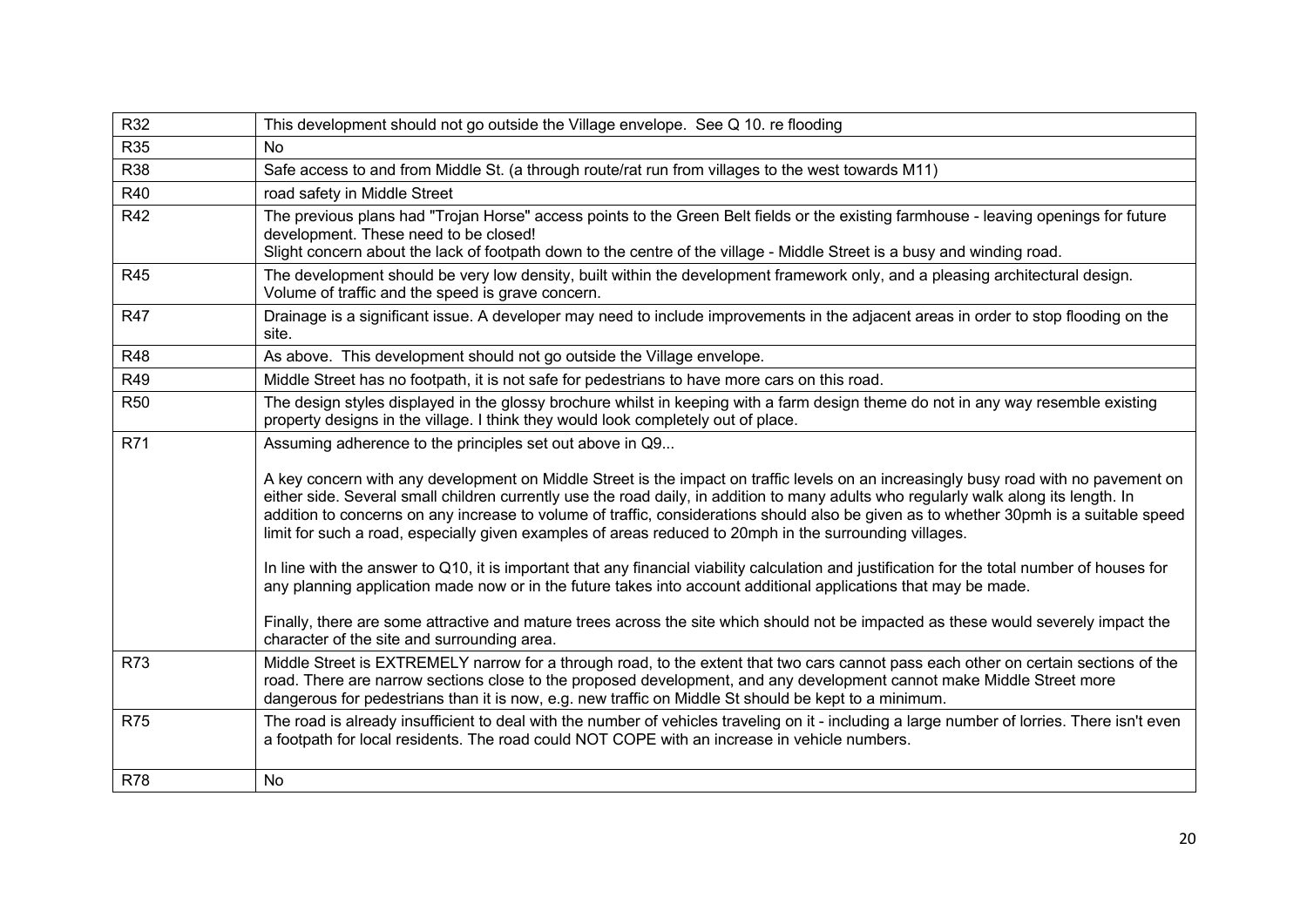| R79              | Access. Middle street is very fast flowing. I think we need serious traffic calming on middle st (and fowlmere roads). Not great for<br>pedestrians - or the village cats!                                                                                                                                                                                                                                                                                                                                                                                                                                                                                                                                                                                                                                                                                                                                                                                                |
|------------------|---------------------------------------------------------------------------------------------------------------------------------------------------------------------------------------------------------------------------------------------------------------------------------------------------------------------------------------------------------------------------------------------------------------------------------------------------------------------------------------------------------------------------------------------------------------------------------------------------------------------------------------------------------------------------------------------------------------------------------------------------------------------------------------------------------------------------------------------------------------------------------------------------------------------------------------------------------------------------|
| <b>R84</b>       | <b>No</b>                                                                                                                                                                                                                                                                                                                                                                                                                                                                                                                                                                                                                                                                                                                                                                                                                                                                                                                                                                 |
| R86              | Number of cars in the area and access                                                                                                                                                                                                                                                                                                                                                                                                                                                                                                                                                                                                                                                                                                                                                                                                                                                                                                                                     |
| R91              | school, traffic                                                                                                                                                                                                                                                                                                                                                                                                                                                                                                                                                                                                                                                                                                                                                                                                                                                                                                                                                           |
| R92              | No opinion                                                                                                                                                                                                                                                                                                                                                                                                                                                                                                                                                                                                                                                                                                                                                                                                                                                                                                                                                                |
| R93              | am concerned that the plan left the opportunity to develop in the fields beyond (therefore outside the village envelope). All areas the<br>developer is leaving 'open' to enable future access to the fields should be removed.                                                                                                                                                                                                                                                                                                                                                                                                                                                                                                                                                                                                                                                                                                                                           |
| R95              | <b>No</b>                                                                                                                                                                                                                                                                                                                                                                                                                                                                                                                                                                                                                                                                                                                                                                                                                                                                                                                                                                 |
| R97              | Middle Street is congested now, the road is dangerous, busy and very narrow, it cannot take any more development including in-filling,<br>the site access would be dangerous. It is inappropriate to develop the site as there are insufficient village facilities.                                                                                                                                                                                                                                                                                                                                                                                                                                                                                                                                                                                                                                                                                                       |
| <b>R98</b>       | Middle Street is one of the busier roads in the village, being the main route to the A505, M11 and the tip. I feel that the road is<br>dangerous to pedestrians already, with vehicles driving quickly and often with little regard to other road users. I frequently walk along<br>there with my young children and feel very unsafe doing so, feeling the need to constantly stop to pull them over into a driveway / up<br>into the verge as another car / van / lorry speeds by. Development on the Rectory Farm site will increase the number of users for<br>Middle Street, and given the proximity of the development site to the section of the road where it narrows around a corner, could<br>increase the risk of accident. Therefore I would want to see the authorities prioritise making this road safer before proceeding with<br>approval of the development (eg reduced speed limit, and implementation of traffic calming devices along Middle Street). |
| R <sub>107</sub> | make farm access to Middle Street safe                                                                                                                                                                                                                                                                                                                                                                                                                                                                                                                                                                                                                                                                                                                                                                                                                                                                                                                                    |
| R108             | The site not to be overdeveloped so that Middle Street becomes a rat run.                                                                                                                                                                                                                                                                                                                                                                                                                                                                                                                                                                                                                                                                                                                                                                                                                                                                                                 |
| R109             | The field behind the development between Middle st and Lower st must not be built on and should be kept for grazing purposes                                                                                                                                                                                                                                                                                                                                                                                                                                                                                                                                                                                                                                                                                                                                                                                                                                              |
| R111             | none                                                                                                                                                                                                                                                                                                                                                                                                                                                                                                                                                                                                                                                                                                                                                                                                                                                                                                                                                                      |
| R <sub>112</sub> | As above, road safety must be a priority because of the lack of footpaths and narrow roads.                                                                                                                                                                                                                                                                                                                                                                                                                                                                                                                                                                                                                                                                                                                                                                                                                                                                               |
| R113             | Increased traffic in Middle Street which is already heavily used                                                                                                                                                                                                                                                                                                                                                                                                                                                                                                                                                                                                                                                                                                                                                                                                                                                                                                          |
| R118             | More cars on our small village roads = more risk of danger and no pavements there.                                                                                                                                                                                                                                                                                                                                                                                                                                                                                                                                                                                                                                                                                                                                                                                                                                                                                        |
| R119             | If not developed, the barn will fall down and be an eyesore                                                                                                                                                                                                                                                                                                                                                                                                                                                                                                                                                                                                                                                                                                                                                                                                                                                                                                               |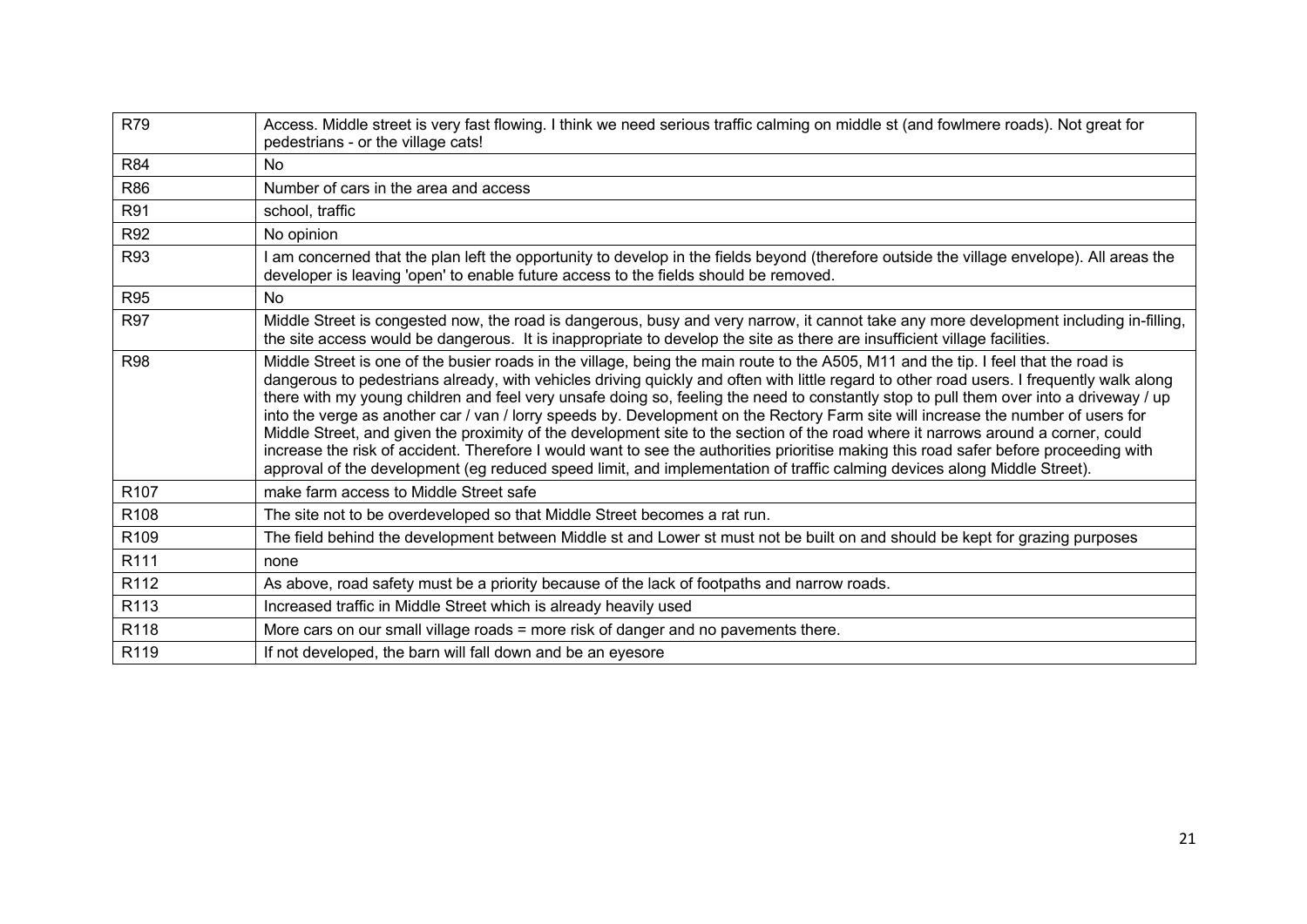| <b>Consultee Ref.</b> | Response to open question 14: other comments on architectural styles                                                                                                                                                                                                                                                                                                        |
|-----------------------|-----------------------------------------------------------------------------------------------------------------------------------------------------------------------------------------------------------------------------------------------------------------------------------------------------------------------------------------------------------------------------|
| R <sub>4</sub>        | You are not giving any opportunity to disagree with all the options provided. Model the development on Ringstone to get in plenty of<br>affordable houses the village is in desperate need of to keep it sustainable.                                                                                                                                                       |
| R <sub>6</sub>        | <b>No</b>                                                                                                                                                                                                                                                                                                                                                                   |
| R <sub>11</sub>       | No                                                                                                                                                                                                                                                                                                                                                                          |
| R <sub>15</sub>       | I am not an architect and style is a very personal thing. The photos above are all quite similar so very hard to choose. More emphasis<br>on the building standards and energy efficiency is important to me. I do not see any PV's panels on the roofs of any of the photos<br>shown. Let's ensure these new houses are built will the long-term sustainability in mind.   |
| R <sub>16</sub>       | Anything other than looking like the dreaded standard new build boxes!!                                                                                                                                                                                                                                                                                                     |
| R <sub>20</sub>       | none                                                                                                                                                                                                                                                                                                                                                                        |
| R <sub>24</sub>       | It would be better if the traditional lath & plaster white-washed plaster exteriors were maintained.                                                                                                                                                                                                                                                                        |
| <b>R25</b>            | No                                                                                                                                                                                                                                                                                                                                                                          |
| R <sub>26</sub>       | no                                                                                                                                                                                                                                                                                                                                                                          |
| R32                   | <b>No</b>                                                                                                                                                                                                                                                                                                                                                                   |
| R34                   | Buildings appropriate to rural/farm/village                                                                                                                                                                                                                                                                                                                                 |
| R35                   | No                                                                                                                                                                                                                                                                                                                                                                          |
| R37                   | Sympathetic restoration of historic barn and roadside wall.                                                                                                                                                                                                                                                                                                                 |
| R40                   | Very very modern designs would be out of keeping with others in this area                                                                                                                                                                                                                                                                                                   |
| R42                   | Brick is not the sole village building material - it's Victorian and much of the village is rendered or weather boarded. Harsh grey knapped<br>flint should be avoided as it is alien to South Cambs - field cobbles are THE local building stone - see walls of 5 Middle Street,<br>Cochrane's Farmhouse garden wall, and garage of The Old Bakery, The Green.             |
| R47                   | I do not favour courtyard dwellings for the reasons given above in my Grain Store feedback, but I repeat them here: housing without<br>private front-door access does not currently exist in Thriplow; it is safer for young children to have a front door onto a private<br>path/driveway; communal access areas can become neglected (examples exist in nearby villages). |
| <b>R48</b>            | <b>No</b>                                                                                                                                                                                                                                                                                                                                                                   |
| R49                   | This is not an appropriate use of an Important historic site, farming has been carried on here since the 13th century. It is still a working<br>farm.                                                                                                                                                                                                                       |
| <b>R50</b>            | Q12 does not give you the option of indicating that if you don't like any of the designs on offer                                                                                                                                                                                                                                                                           |
| R <sub>51</sub>       | <b>No</b>                                                                                                                                                                                                                                                                                                                                                                   |
| <b>R58</b>            | Nothing modern, cannot stand new box type housing in Cambridge                                                                                                                                                                                                                                                                                                              |
| R61                   | The style that would fit in Thriplow would not necessarily be the same should any housing be proposed in Heathfield                                                                                                                                                                                                                                                         |
| R64                   | N/a                                                                                                                                                                                                                                                                                                                                                                         |